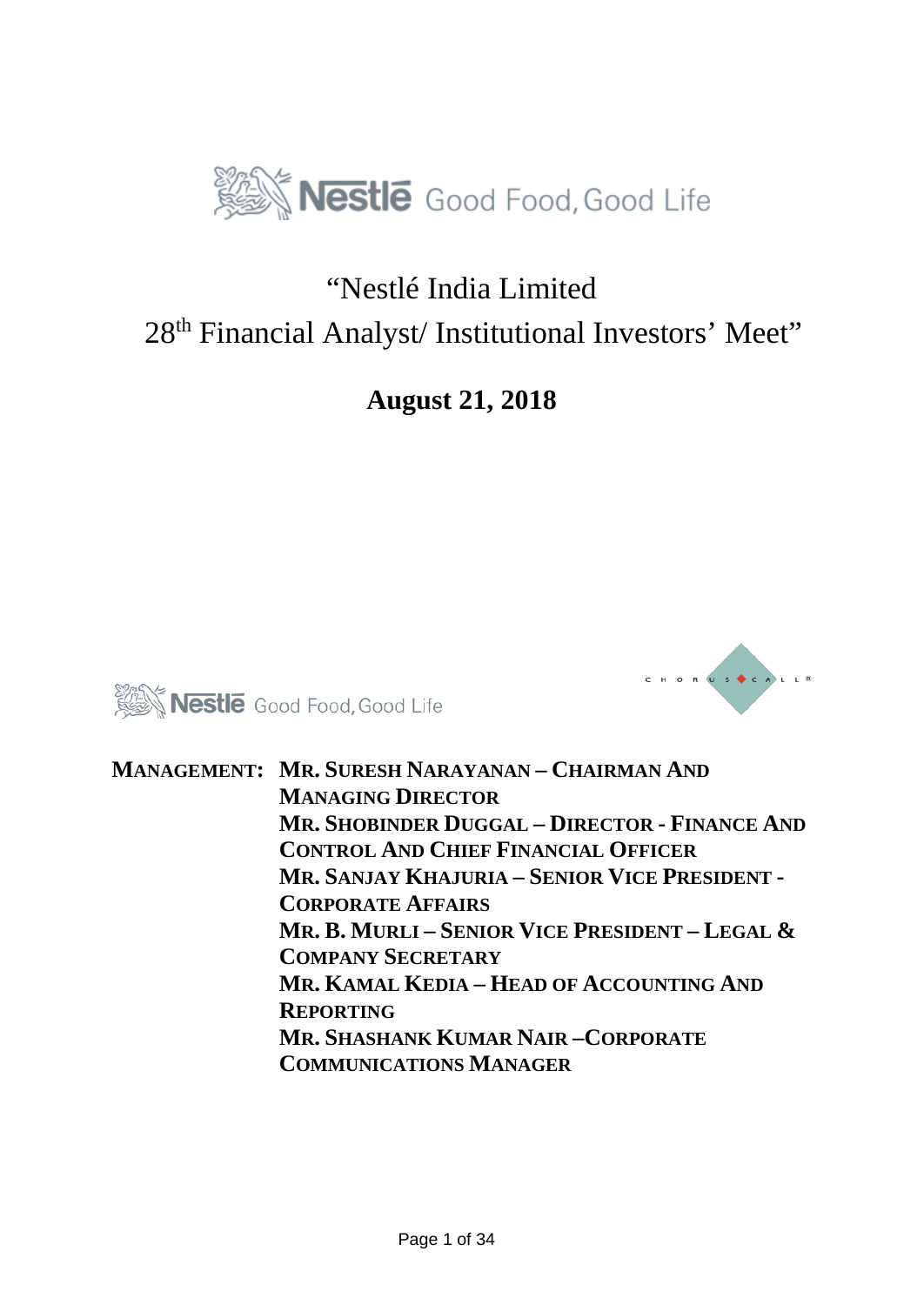

**Shashank Kumar Nair:** Good afternoon, Ladies and Gentlemen welcome to the 28th Financial Analyst and Institutional Investors meet. As some of you already know I am Shashank Kumar Nair – Corporate Communications Manager. I have with me today my senior colleagues from the Nestle India Management Team, Mr. Suresh Narayanan – Chairman and Managing Director, Mr. Shobinder Duggal – Director -Finance & Control and Chief Financial Officer, Mr. Sanjay Khajuria – Senior Vice President -Corporate Affairs, Mr. B. Murli – Senior Vice President -Legal & Company Secretary and Mr. Kamal Kedia – Head of Accounting and Reporting.

> Now before we get started let me first read out the standard disclaimer as it is very important for us to go through the same. This presentation may contain statements which reflect management's current use and estimates and could be construed as forward-looking statements. The future involves uncertainties and risks that could actual results to defer materially from the current views being expressed. Potential uncertainties and risks include factors such as general economic conditions, commodities and currency fluctuations.

> Competitive products and pricing pressures, industrial relations and regulatory developments Real Internal Growth and Organic Growth are basis Nestlé's internal reporting standards. Figures are regrouped, reclassified to make them comparable. Calculations are based on nonrounded figures. Analytical data are best estimates to facilitate understanding of business and not meant to reconcile reported figures. Answers may be given to non-price sensitive questions. The entire proceedings will be uploaded on our website **www.nestle.in**. I would request you to state your name and organization during the question and answer session. We are going to need that for the transcript.

> As per the agenda today we will have two presentations. First by Mr. Suresh Narayanan followed by Mr. Shobinder Duggal. After this we will open the floor for Q&A and then conclude with tea and coffee. I will now request Mr. Suresh Narayanan to please take over and make his presentations.

**Suresh Narayanan**: Good afternoon ladies and gentlemen and a hearty welcome to the Financial Analyst/ Institutional Investors meet. I believe that this is now been re-casted to a different format so we can see that you are facing a different side of the room. And I really would like to take this opportunity to welcome each one of you. I know you have all come from different parts of the country to attend this meeting today.. Now what I will be really taking you through in the next 45 to50 minutes are fundamentally the themes for the organization for the future, what is it that we are looking at, what are the areas that give us hope or what are the areas that we wish to accelerate in, but before I begin I thought I will first begin with the recap of what is it that I had left you with, last time there were 7 messages. So I would like to begin with that and the key take away from last time, Number one was driven by our purpose and values I think fundamentally as an organization which is more than a 100 years old in this country and 150 years old globally. All organizations as you know this better than I do, are driven by purpose and values tend to higher longevity**,** those without it tend to fall off the bandwagon of the performance and I think what has kept us going as an organization has been with a sense of purpose and putting in the value that makes us who we are. Secondly, we have always talked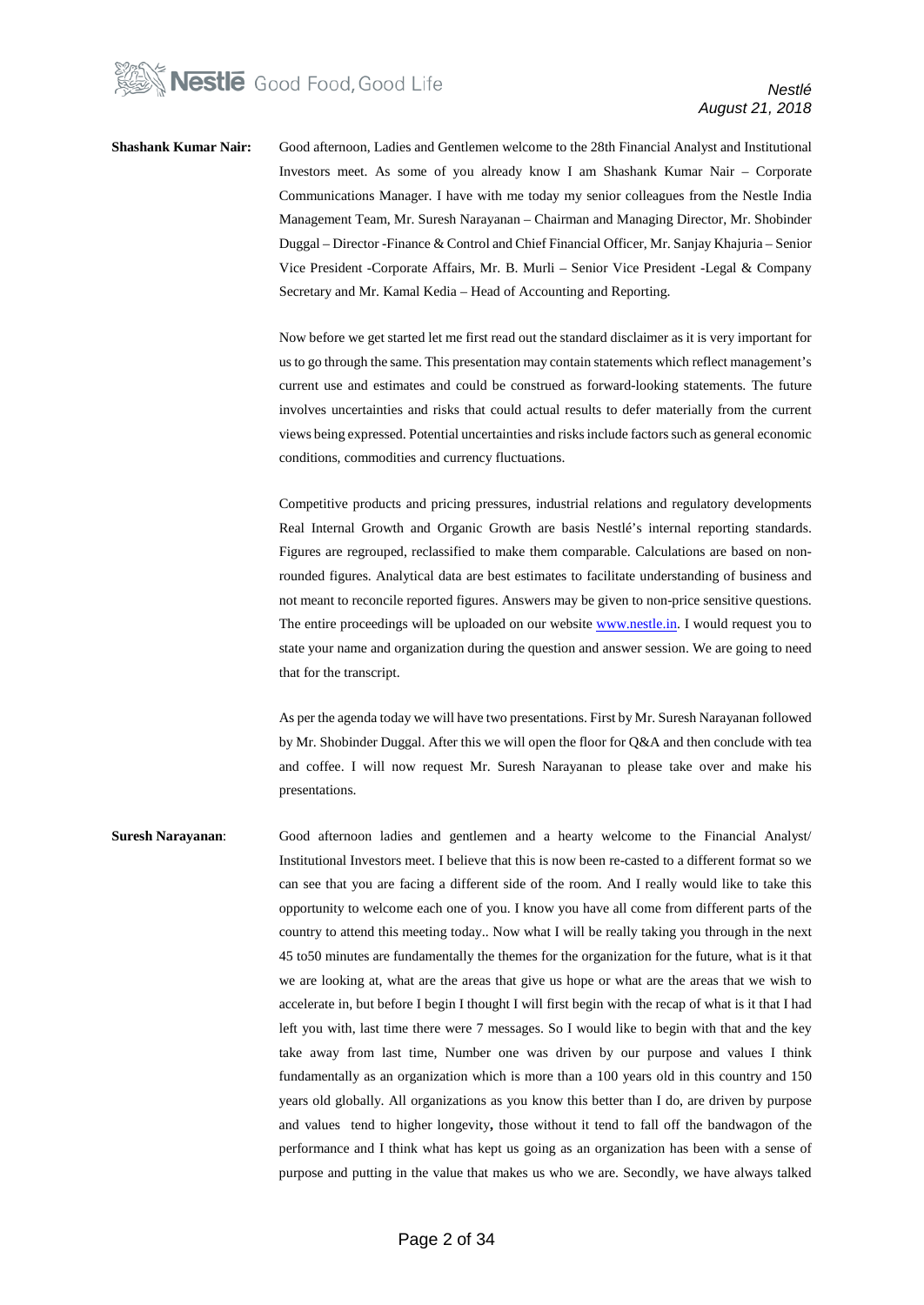about this and I believe that it has got articulated in a reasonably clear manner that for the Company it is growth and profit it is not just one for the other that is either on the profit and no growth or there is only growth and no profit. I believe that like a good diet it has to be carbohydrates and protein and a little bit of other things.

The third element is really a fact and it is reasonably well known that most of the categories in which we are operating in as a Company are those which have got relatively low levels of penetration. So therefore, there is still a lot of room in terms of expansion, in terms of using the power of innovation, renovation in order to access more consumers more frequently to buy more over a period of time. So focus on penetration and volume growth to drive growth is a simple straight forward strategy, there is no complication but I believe that strategies which are relatively simple and straight forward do tend to get executed far better than those strategies which become a lot more complex over a period of time.

Our continued efforts towards innovation and renovation, I think you know this very well that Nestlé globally has got numerous brands. The portfolio in India is still in its formative stages and I would say that there is still headroom for introduction of brands and categories as we go forward and I presume that coming generation of managers in this Company will still have the opportunity to bring in more than one brand of Nestlé as far as this market is concerned.

The fifth key message is commitment towards relevant nutrition proposition. Nutrition Health and Wellness as this Company is defined by the fact that it is at the center of the plate in terms of thrust on nutrition health and wellness both from a perspective of products and services and also from the perspective of putting in a fairly significant amount of investment each year in R&D behind the nutrition health and wellness proposition.

Consumer centric initiatives on digital, I think the fact of the matter is that the country is changing very, very rapidly. We talked about 400 million millennials but it is interesting to see that generation Z has also joined now. There are those born in 2001 who are going to be 18 years next year and that is going to be a significant part of the population and that is also going to be a consuming part of the society. Many of our brands fits squarely in that phase and therefore I think anything that is consumer centric, that is digital, that has talked about activation and talked about go to market and that accesses and that is able to focus on this segment of population is clearly in the space that Nestlé operates in. Last but not the least every successful organization has been made by people and I myself am a great believer in the power of people. We have seen the power of people working through our partners and through everything else that we have done in the last three years and I believe that these people initiative would continue to be bedrock of the performance that we have as an organization.

So with that let me go through what is it that I would like to share with you today. Which is committing ourselves to a healthier future. What is the platform of that - number one is healthier business, this is like a healthy mind so therefore it is an important aspect of every human body, healthier product which is a healthy heart, healthier society which is a healthy body and finally last but not the least healthier environment which really needs the capability for us to cope with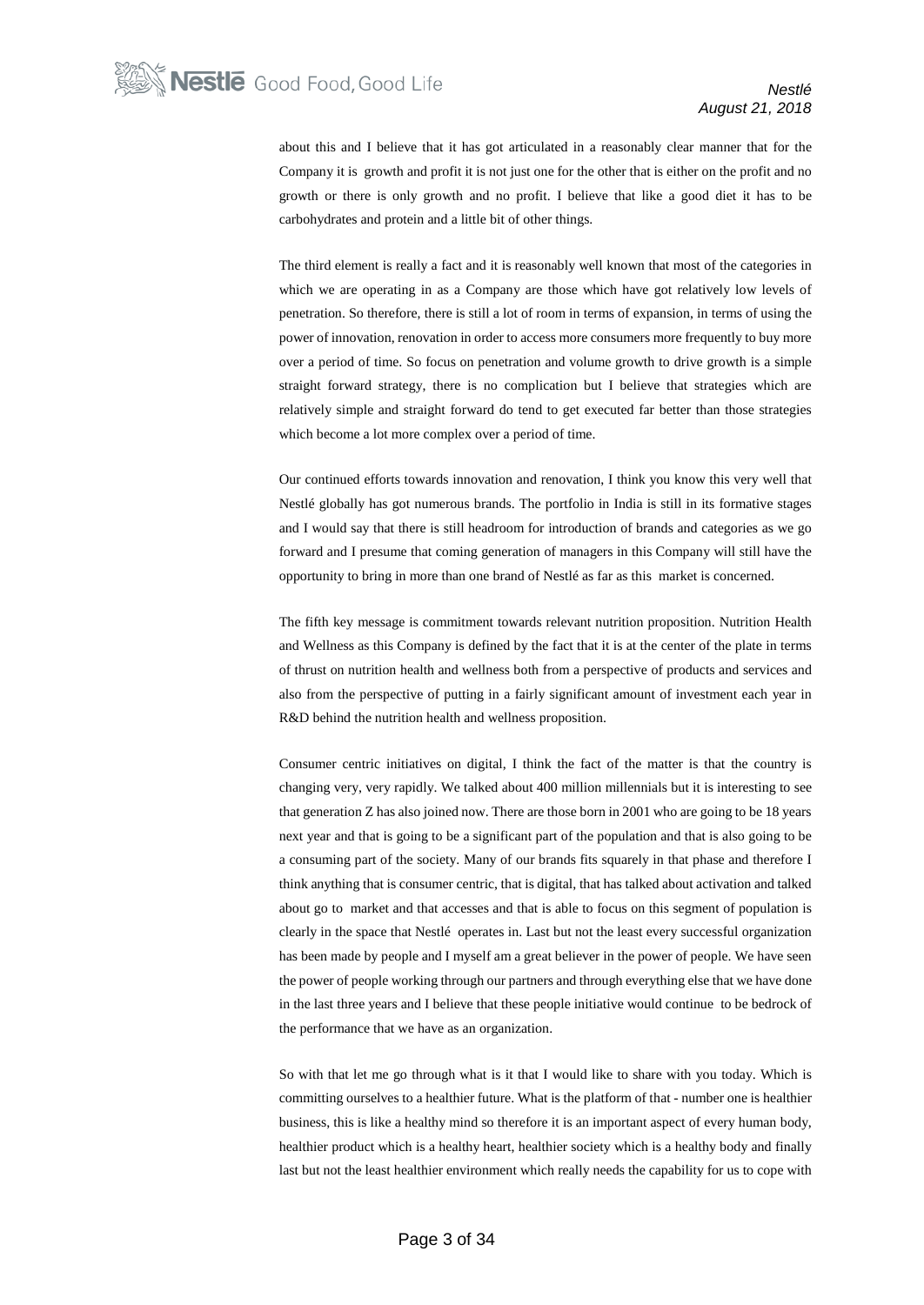the environment that is surrounding us that is defining us and that in every sense is the one that is guiding us into the future. So these are really the four key building blocks of the business as well, fairly simple, fairly straight forward, but I think the commitment is to the action that we have put behind it. What do you mean by healthier business and healthier product, if you look at where we are today and I think thanks to the power of consumer, the power of investors, the power of partners, we are the largest listed pure play food and beverage Company, in India we crossed the 10,000 crore mark. Last year it was a milestone for us, we can say look did it take you so much of time it should have been done in half the time. The fact of the matter is that when you are growing organically bit by bit, consumer-by-consumer, pack-by-pack it does take a bit of a while, it is not a package that gets consumed in a very short time.

Second of course we are the third largest FMCG by market capitalization, today the shares price is almost skirting 11,000 bucks, it fell a little short of that, you can see that there is a fair amount of momentum that is building up that as far as the Company itself is concerned over a period of time. Innovation has a strong foundation of growth I will talk about it later in terms of the healthier products that we have got. Innovation is going to form a key part of the rhetoric for the organization in the coming years. It is not something that we have done in 2016, 2017 and forgotten about it, this is something that we will continue. Innovation is a life blood of the consumers that surround us, certainly our core consumer target group whether they are urban or semi-urban are consumers who are looking for newer experiences in products. I think that we have the stomach and we have the wherewithal to be able to make that happen.

As an organization I believe that we are sitting on some of the lowest levels of talent attrition I know that nobody likes to be public on this but I am proud of fact that I have in my organization a bunch of very, very committed, talented and dedicated youngsters. 70% of the organization as I mentioned to you before are millennial and I think millennials do not stick for a couple of years or indeed or attend to a telephone call more than a few seconds and the fact of the matter is if there is purpose, if there is value and if they see a scope and if they see a dimension of the organization that interests them they will stay and I think we have an example of that happening.

Last but not the least and this is something that there are many naysayers who believe that look it is a fragile foundation. There is no fragile foundation here because in 85% of where we operate in terms of our product portfolio we are the market leaders. So we are speaking from a position of strength not arrogance, not complacency but we are talking from position of strength because this kind of strength is what give us the impetus to do new things, to try new things on a foundation that is fairly strong**.** This together with whatever else we will build up in the coming months, in the coming years will make us stronger than what you see us at this point in time. So the fact of the matter is, that this is really translating itself in terms of brand strength and here are some numbers which really gives you the brand number as they stand as I mentioned to you. I think the fact of the matter is that in seven out of nine categories clearly there is a leadership position that is fairly strong, fairly resilient and in consumer mind space for a period of time. The fact of the matter you all know it tracking consumer based Company is the history of consumer or brands has always been one of ensuring resonance and also salience with consumers over a period of time and I think that is something that we are extremely proud. This is the last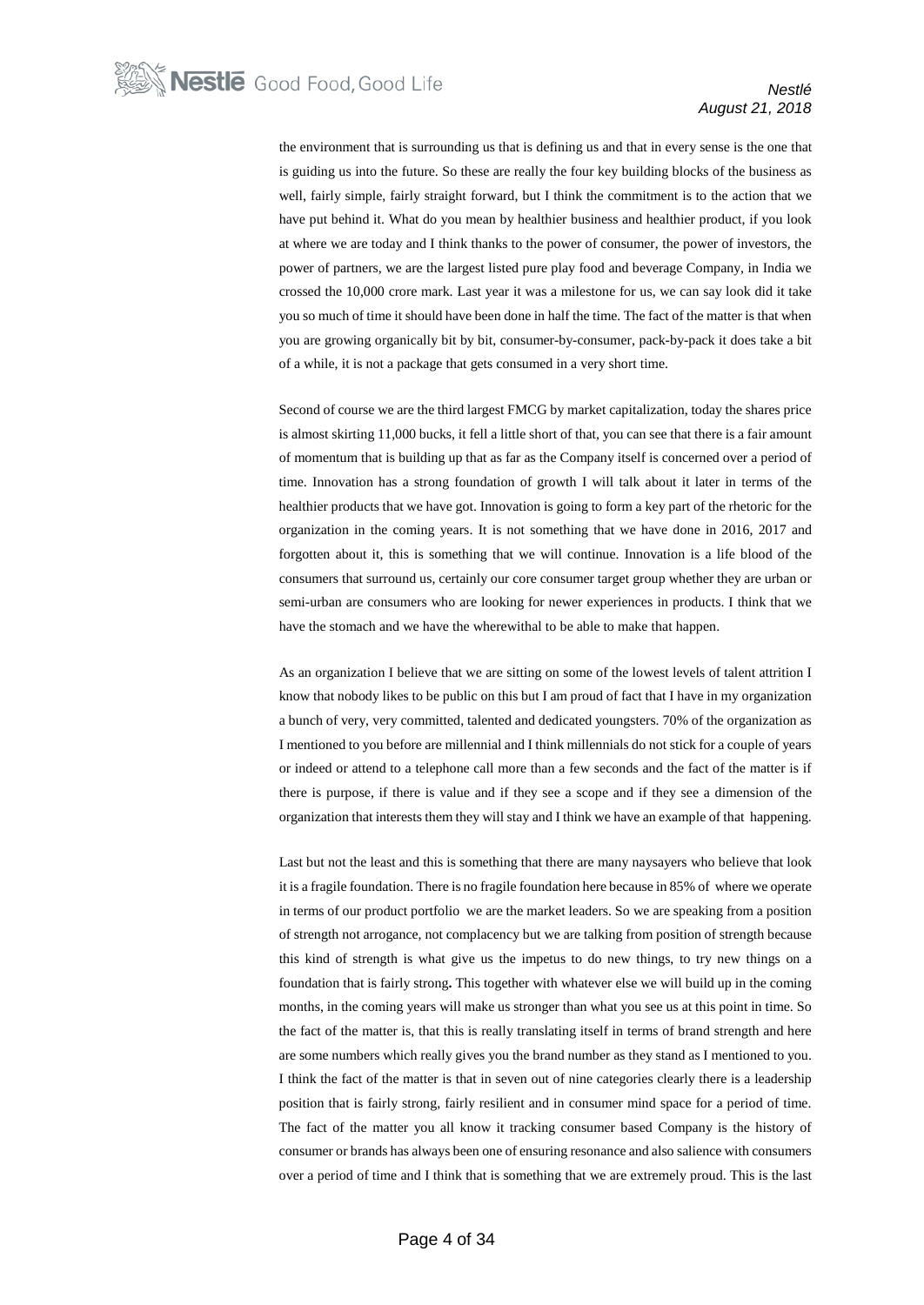survey that was done by Economic Times brand equity when you see our brand MAGGI which went through a rough patch coming back strongly from a 21 brand ranking position it has gone upto a 13th brand ranking position. This is done externally and nothing do what Company might believe. NESCAFE which is our flagship brand in Coffee where you will see more actions happening in the coming period, again has moved up in terms of consumer ranking from 7 to 6 and what is most heartening for us is that 6 out of the top 10 brands in the chocolates and confectionary category also are from Nestlé. Now you can say that look you are not market leaders, we are not market leaders very clearly in this category but the strong foundations of growth also come from a strong foundation that brands have with consumer in terms of most resonance and in terms of importance and in terms of failures and I can say confidently here that some of our brands which will look extremely small to you - POLO is not the biggest brand that we have got but the 'Mint with a hole' has managed to stay on for years and years and has moved on from 20 position to 10 position in just one year. So therefore, you can see the three things can be done on in brand in order to get them to where they are. Incidentally it also important for you to note that on a brand like Kit Kat we are one of the fastest growing market in the world. So it is not that we are sitting on some small positions, we are having very significant growth in the brand like Kit Kat, in the brand like NESCAFE, in a brand like MAGGI and I think that is an important aspect that makes this market and make this proposition also important.

Now we talked about Innovations in the first meeting and that was the time MAGGI was just been launched I talked to you about the promise of innovations and today I think we have gone beyond that and we have actually done a fair amount of innovation in the last two years. Look at the total number of launches that we have had between the period 2016 to 2018 in terms of brand launches. There has been about 39 brand launches, out of them the ones that have been sustainable are 25. There have been a few that have been limited addition launches and about 11 products which we introduced we have taken off. I would say that is third of your total launches which accounts for 1% of the total new product sale in H1 2018. What does this tell us about the Company, this tells you that Nestlé is not risk averse. If Nestlé was risk averse we would have launched three products we would have said we got three product here to show you. We launched 39 products, 25 of them continued, some of them are products which are limited edition ,i.e, in and out because that is also a strategy that the Company has. So therefore, you see from our 1.5% of total full year domestic sales in 2016 we are sitting at a contribution of 3% of sales in 2018 and the show goes on.

The show goes on because this is not a new brand, not a new variant or not a new segment but a completely new category. This is after a long, long time an entry of Nestlé into a completely new category of Breakfast Cereals. NesPlus, this is a brand that has been introduced a few weeks back, it was first launched on Amazon prime and it was globally a first launch for us to have NesPlus on Amazon Prime. The initial response has been extremely heartening in fact i can tell you that during the Amazon Prime period we were selling a pack every three seconds. So it is a brand that has received a lot of interest. Today if I look at the initial traction, the initial responses that we are getting across the country it has been quite a positive response that I am seeing in this category.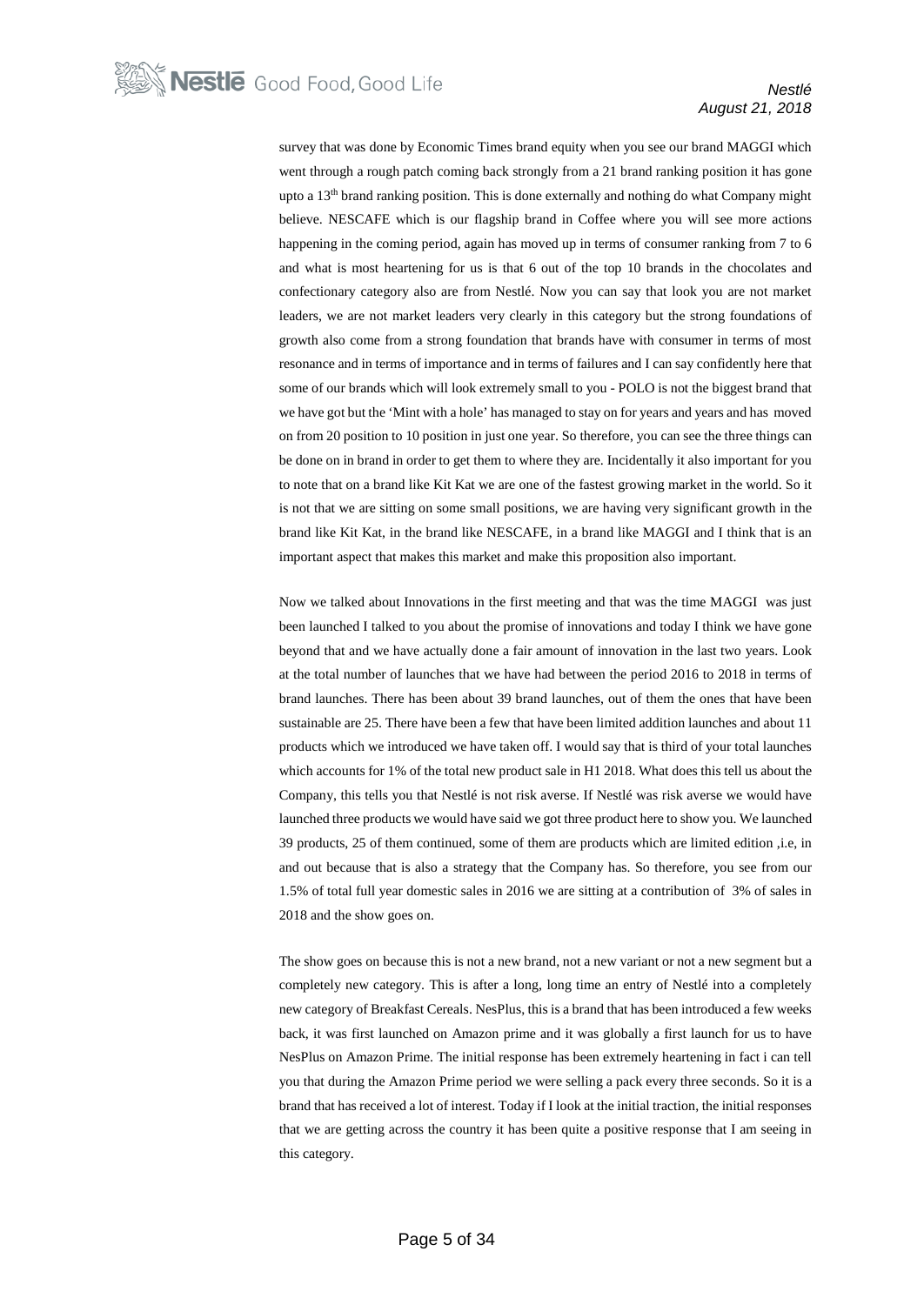This category itself is interesting it is a large category where I believe that there are few real serious players and Nestlé with this expertise together with General Mills in a joint venture partnership called Cereal Partners Worldwide has come into India with a brand that is meant for India. So NesPlus doesn't exist anywhere else in the world, it is a brand that has been put out for India and the recipes and formulations are for India. It is made from four grains. I think the whole grain story is a big story, it is a complete grain that you need in your diets and those of you who are into nutrition would know that it has got the goodness of wheat, rice, oats and of jowar which is again getting a lot of the Indian element into it. The product stands for Nutrition plus as it is fortified with Vitamins. It also offers Taste Plus and, this is the first cereal that stays crunchy in warm milk. So it is an important proposition that we work with and today a range of almost with a full launch it will be close to 16 to 17 SKUs across different product spaces. This makes it interesting not just as a breakfast opportunity, it makes it interesting as a snack opportunity, it makes it interesting as a multipurpose opportunity that we can build over a period of time.

Clearly the next one that I am talking about again you will say this is something that is also at the center of the Indian universe Nestlé Heath Science. This is again a relatively small within the group of the Nestlé brands that we have got. Clearly something that addresses some of the core health issues and some of the clear nutrition requirement that consumers have over a period of time. There are different products here, different segments some of them are related to a particular diseases whether it is renal or whether it is hepatic, whether it is protein related RESOURCE high protein I do not how many of you have tried it. This is probably one of the few products which is 78% whey protein and 0.1% sugar, so you are not taking a lot of sugar with this product. It is good and protein supplements are clearly an area of significant growth. Now over a period of time clearly, clearly we would be rolling out and investing in this category to make it much bigger than it is. There is a nutrition requirement, there is a health requirement and let's be very clear I think all of us know very well I hope it never becomes but this is heading towards becoming the Diabetic capital of the world. When you are going to have these kinds of issues coming up, companies like Nestlé need to put its foot forward in terms of at least coming with specialist products and then hopefully making some of our mainstream products also compatible and friendly with a lot of people who have these health issues and lifestyle related issues over a period of time. So this is really laying a foundation as we see it.

Out-of-Home this is a significant opportunity. This is an opportunity that is growing at least a twice the pace of the retail opportunities and Nestlé has its significant presence there. As I speak to you we have almost 350 touch points today that are either MAGGI hotspots or NESCAFE hotspots or places where there is an availability of the full portfolio of Nestlé and that is really the advantage that we have got today. We are not just a noodle Company, or we are not just a milk Company. We have noodles, we have milk, we have chocolates, we have ready to drink, we have cans we have whole repertoire now breakfast cereals, a whole repertoire of things has become a significant part of the out-of-home presence, this is also Nestlé brand, this is also Nestlé presence and we are close to about 30,000 vending machines that are already set up. We are not the biggest but we are one of the biggest and there are clear plans here to bring in the benefits of our brand and of our technology in order to leverage this space and indeed with the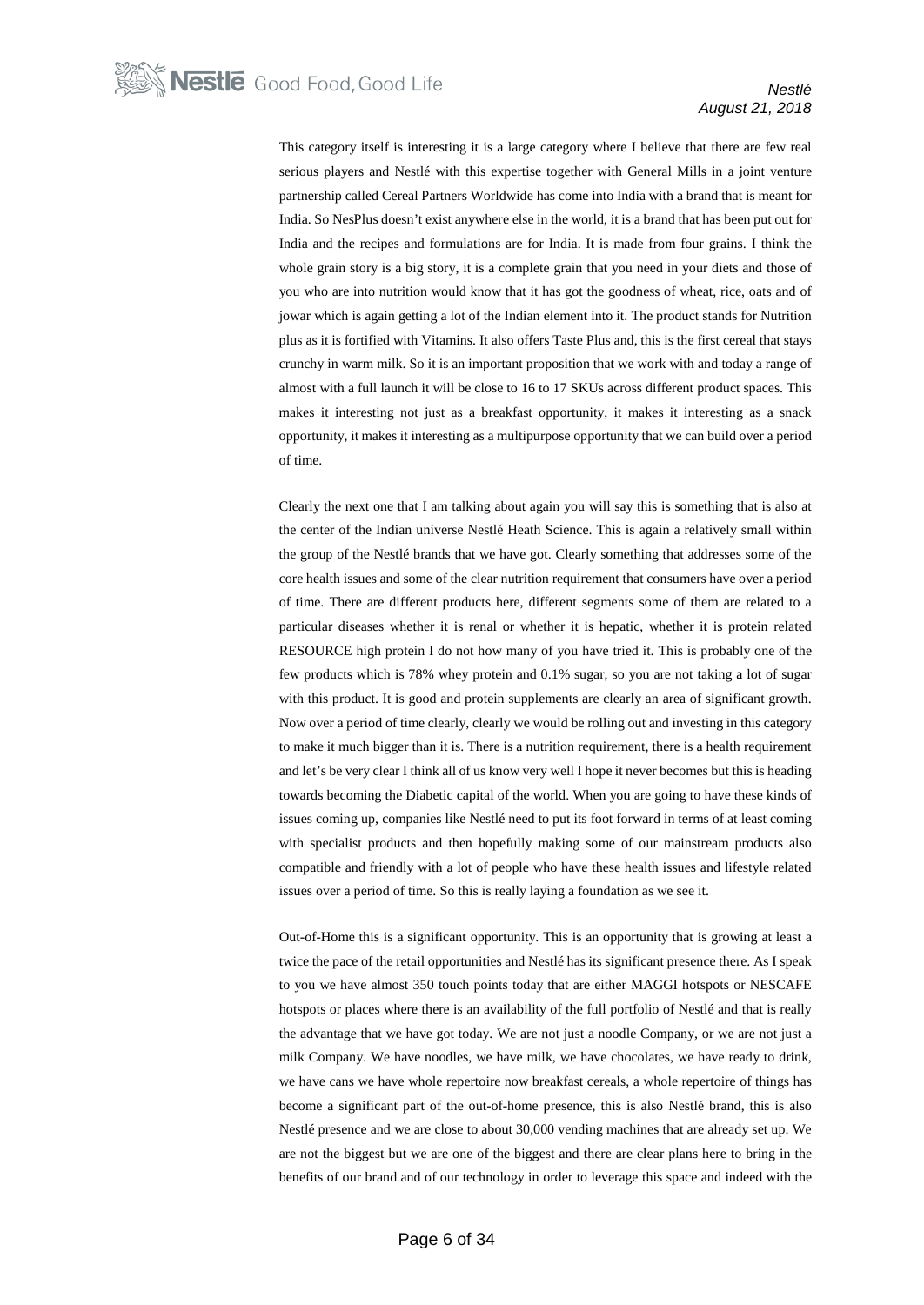millennial generation, with the working population, with increase in urbanization, most of you would emphasize with the fact that you try to eat out more than you tend to eat at home and that is becoming a clear opportunity space as far as the Company is concerned.

Again all this during the course of the last year has led to and I talked about it in my first start I talked about the power of people and I think that is something that has been truly a humbling experience for the Company is that in numerous areas of the Company we have achieved excellence not just in innovation space, in the marketing space, in the digital space, in the supply chain space, in managing partnership in human resources, in talent management, in our credibility across other space whether it is with government authorities whether it is with the environment at large. All of this has become a significant part of the skill set of the Company and some of the products of course here for example Ceregrow has won the 'Product of the Year' award 2018, this is judged by consumers not judged by us. We don't sit here and decide on whether something is innovative or not innovative, consumers decide on each of these products. Why it is innovative because it an excellent product for kids who are upwards of three years who need the kind of full nutritional composition that is not available in any other food form that they might consume. So all this is building a sense of greater purpose, greater excitement, greater aggression and also greater capability as far as the organization is concerned.

We talked about double the digit growth and I just want to put a slide out here that captures what is it that we have done. I have just said we are in step with our listed peers. Now this is a comparison between Nestlé India and our listed peers that we compare ourselves to, 2016 obviously our growth rates were much higher because we are coming out of a crisis. The numbers are higher, 12.8% versus 6.4% almost twice that of our listed peers. The full year 2017 has also shown that the Company has outperformed its listed peers from 9.2% to 11%, again in the first half of 2018 some of them had the benefit of base effect some others have accelerated growth, we are there in the same league 13.6% versus 14.8% and the journey continues.

If you look at the value deliveries, I am just taking here because it is not important to go across the last 10 to 15 years but we could take recent past performance which is a performance that keeps us alive and that keeps us awake. The fact of the matter if we look at the comparable growth because this is the GST adjusted growth rate to make them comparable, with the past trends accord you can see the tracking of double digit growth has been fairly consistent in the last couple of quarters. So this is not a one fall between the summers. This is not one-off action that has been taken that is leading to these growth hopefully these are actions taken sustainably across the organization that is leading to these kind of benefits. I talked about penetration-led growth, I talked about volume-led growth, I talked about the fact that this is going to be the mantra that we want to follow as a Company. So you can see what we are doing there. Again the volume growth has been fairly strong and fairly sustained and this has been over a period of time when you declared our results for the last quarter please note that the volume growth that we had in Q2 2017 was also 7.7% which was one of the highest in the FMCG industries. So we are talking of higher growth numbers that we have achieved, it is a not a base effect that is leading us to give us whatever results.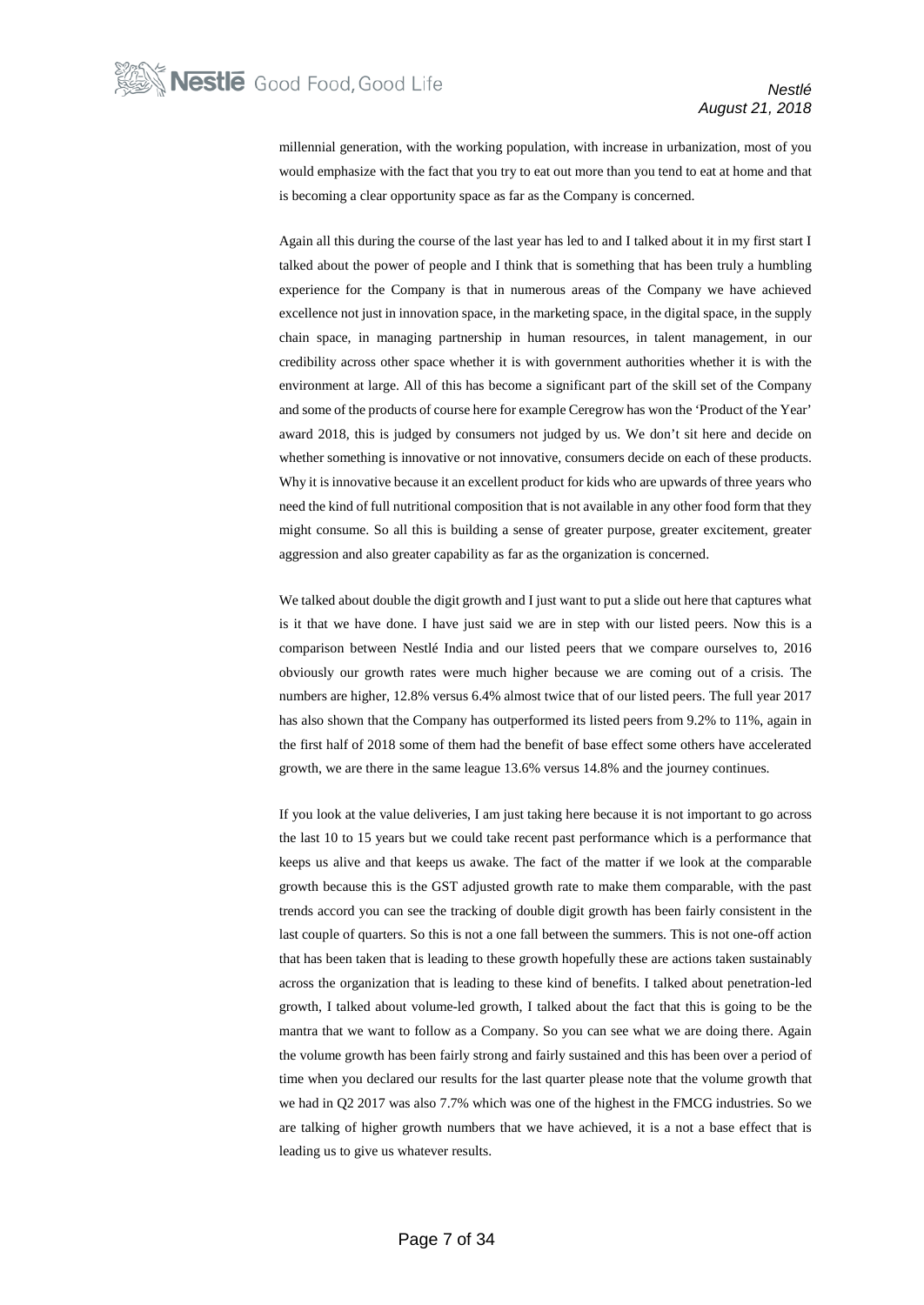This is obviously a tough journey, this is obviously a compelling journey, this is a journey that demands that all the parts of the engine are in symphony that all cylinders are firing, but honestly we cannot build a business in consumables unless you have this at the center piece of whatever you are doing. Some companies choose to do it differently, but I think it is a strategy and a strategic call that the organization has taken. So therefore, in terms of overall I talked about growth and profits. So, you can see that the numbers here the volume growth, the growth for organic growth and of course operating profit as a percentage of sales has also had a very steady tick over a period of time.

This is the model that we would like to be in given the circumstances, given where we are, this is always every Company has got a fond wish and it is this wish that we have got sustainable growth with sustainable profits because that is really what makes us a compelling proposition.

Total shareholder return I talked about it and I think chart captures it a little bit longer from 2008 till July 2018. We have had a total return of 504% during this period, annualized return of little over 20% and in fact the stock has moved up 7.3x versus the FMCG Benchmark Index has gone up by 6x and as I mentioned to you we crossed a trillion rupees of market capitalization a few weeks back. Therefore, I think that is also a milestone that we would like to keep in mind and this is something that gives the organization an enormous responsibility and it also gives enormous motivation and inspiration to continue the journey to make it strong and faster than what we are today. So if you were to say you want to do it once more, there is an encore to it, what is it that you need in terms of essential principle. My communication to you always been fairly simple and I do not use too many complicated terms or any complicated jargons because I believe i.e. intrinsically move fast, is the core set of simple thing applied with diligence and with an enormous amount of inspiration and hard work to make it happen.

So for us what are these eight essential "M's" as I call it.

#1. Mind set of growth, I can assure you one thing that Nestlé is with a mindset of growth. We are not sitting here and talking about let us do a 0.1% kind of growth and clap and go down the room and congratulate each other. I am a double-digit man I would like to stick to it wherever possible and in whatever direction I can to make it happen well and good if I cannot make it happen I will try and I will continue to try. So, the mindset of growth is something that is at the centre of the growth model that I shared with you on the very first presentation

#2. Method and plan and I will come to this that there is a method and plan to it this is not an accidental exercise. The reason why I showed you this chart on the trend growth rate because it is not something that has been a on fall between the summers, but it has been something that you tried to work on over a period of time so there is a method and plan to it.

#3. There are meanings and outcomes to it, we do have very clearly the outcome coming out of our strategy and we have got a very clear meaning in terms of what are the areas that we will be focusing on over a period of time both in terms of operational excellence, both in terms of organizational simplification and also in terms of the people strategies that we will have.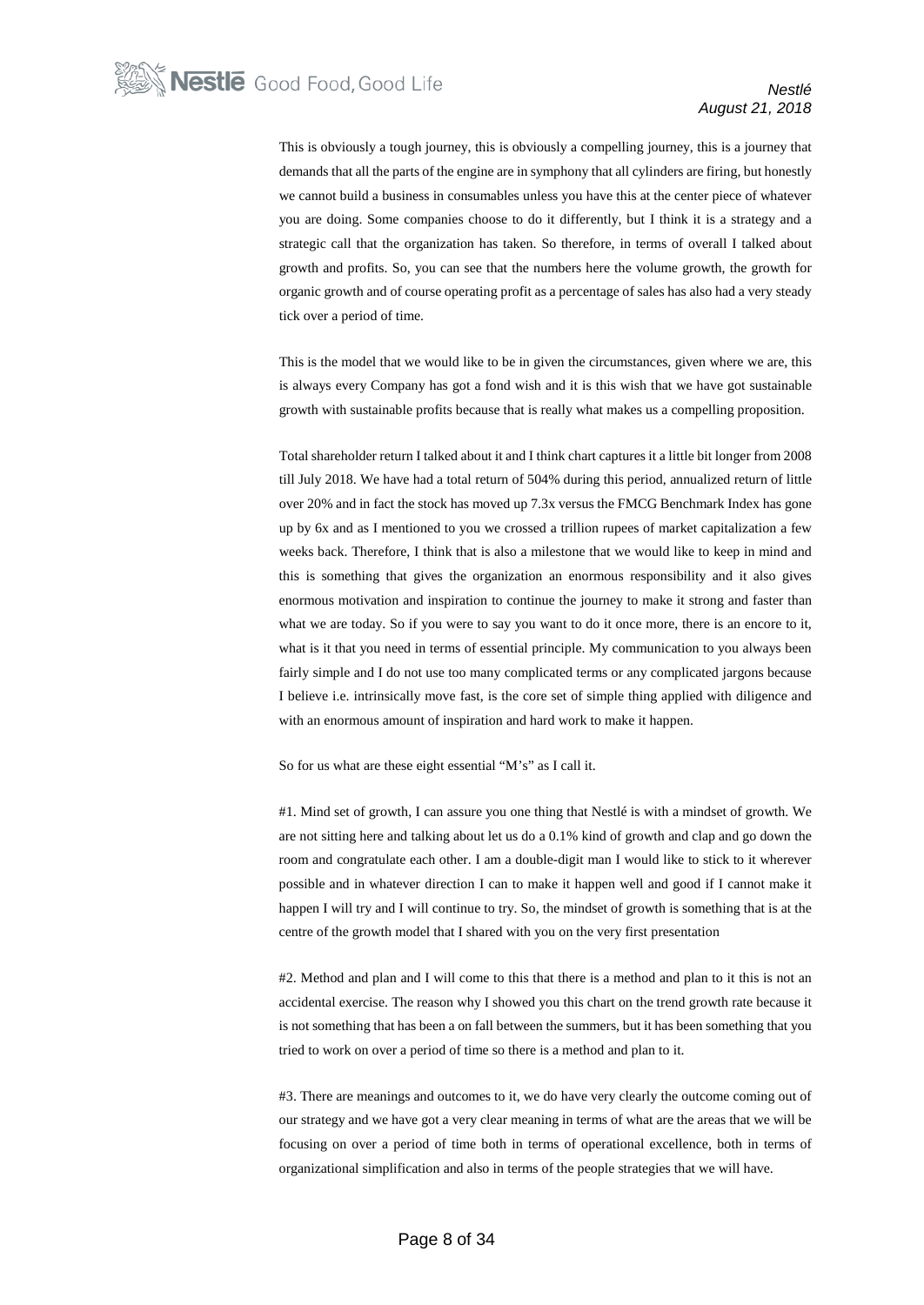#4. Mastery of execution-the most brilliant strategy has been put to that by allow the execution and we too are going to look at it we can say it is a redefined environment or a redefined leadership or whatever but if the execution does not happen we fall by the way side. What I am proud to say in the Nestlé organization, this is the spirit and is the Mastery of execution over a period of time.

#5. The next one, Might Lies in Detailed Clusters and I will come to this what is the mindset of the organization, how are we going to ensure that we have the growth model that we are talking about and gives you really Might lying in the Detailed clusters that we have put forward as a Company.

#6. Managing infrastructure to match growth. We had the MAGGI crisis in 2015 that derailed us temporarily on the path of achieving our distribution excellence. I am happy to say that in 2018 we will be back again to the distribution numbers that we have lost in the interim because of the issue that we have been in building back the brand but again as I continue to add more categories and I continue to add greater traction to it, the challenge that I have is to match the infrastructure, to match the growth ambitions of the Company. So this is an area where there is a lot of work been done, in go-to-market through clusters and through planning a better infrastructure management in places where the cost of infrastructure are clearly on the increase.

#7 Magic of people: I talked about it, I know this is not an audience of HR professionals but I can tell you one thing that I have always believed that if you got a people on your side, anything and everything is possible as far as the organization is concerned.

#8 Music of performance. Ultimately all of us as human being are elevated or inspired by the music of performance. I think if we carry on this virtuous cycle and that I think the challenge of all of us and you face it in your own business any single date, but for us the challenge is to ensure that the music of performance in all parts of the organization continues.

So let me now come to this element that has been talked about and that have shared at various points in time is Consumer Clusters, what is it and why is it a different approach for us and why is it that you think that this is an approach that is likely to help us in more ways than one. If you look at the context, our current construct was we had geographic branches and we had of course the political states. So we looked at every geography, every opportunity through a construct of a geography and a construct of a state. Consumer targeting was influenced by past precedents and of course by performance. Number three, that all new products planning and launches were based on largely legacy and past performances, how did we do on a particular brand in a particular geography, is there a merit in launching it there or not, and what should we do, should we do a limited launch, should we kind of pray and pray across the geographies and be wish whether these brands work or not. The context in India is changing dramatically. This is also contextual. It is not that something voltaic has happened to us. It is the environment in which we are in that also compels to have a change of thinking.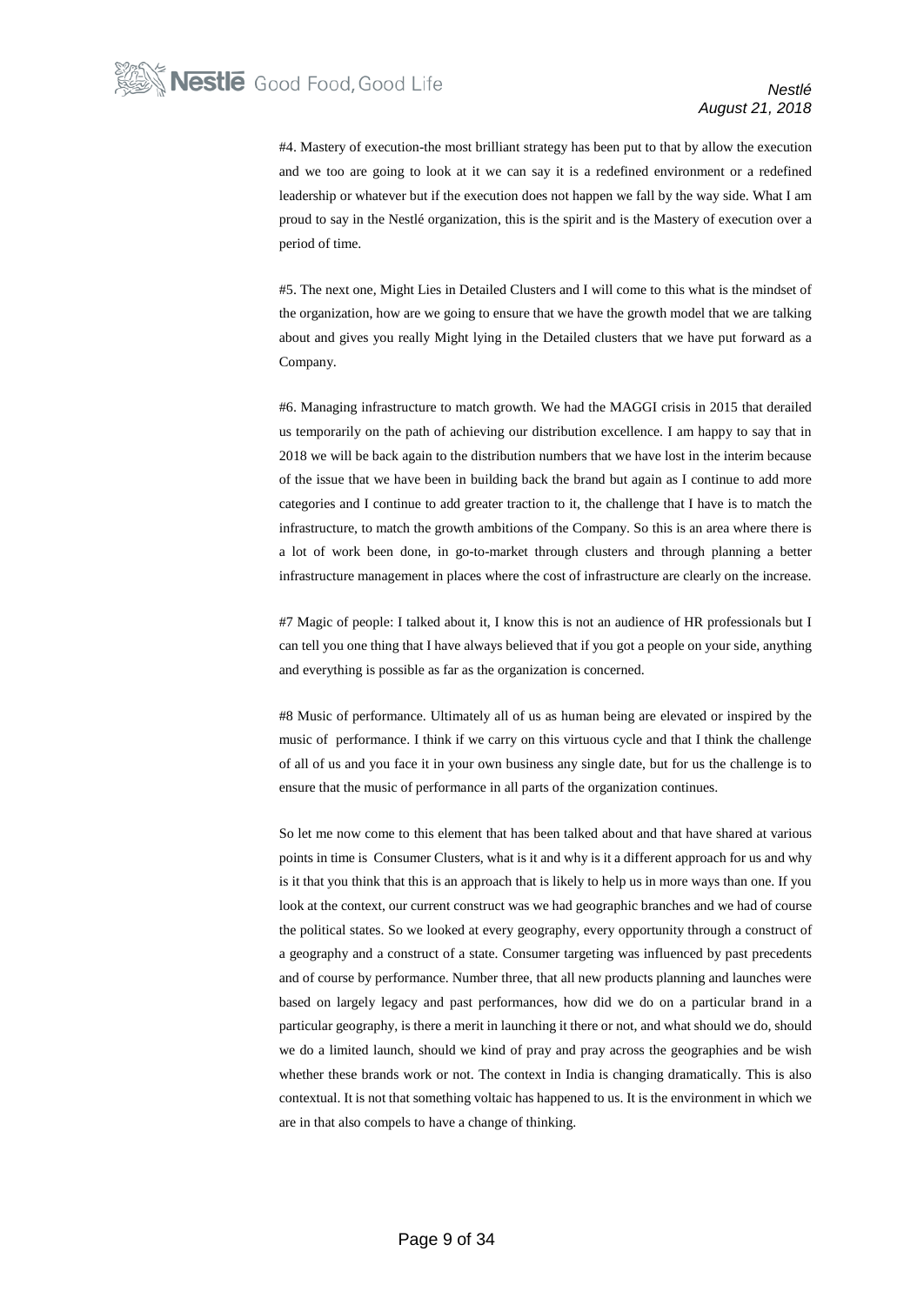So where do we see the gap, the gap that we saw was clearly that regional players and startups are showing in consumer connect is high agility and there are nimble footed players out there who are coming in and who are able to chip off the bits of market shares that we are finding hard to keep.

Number two there are many India's within India. We know intuitively but in consumer marketing term it is becoming even sharper, even smarter. The big cities that we talked about a few years ago saying that the large metros where the business is now redefined by the Ranchi and Raipur coming into the top gear. So when you included these cities in the top launches today they become important in the context of any new initiatives and of course we need to update our view of consumer India. So, we have gone through a fairly extensive exercise and this is using big data, using analytics, using both ability and affinity as measures in order to map out every single area that we are operating in geographically in terms of category sense. So, to grow by reaching out the consumers more efficiently that is number one. Number two, by having a sharper understanding of what are our consumer potentials both demographic, typographic, attitudinal, media habits, shopping habits and different matrices that we can use to it and also consumer differentiation what are the kinds of differentiation we looked at, at different levels. What sells where and who buys what and why? Sometimes you know that some brands was in particular geography but why does it work. It is not dependent on anecdotal evidence but it is also based on some weak consumer insight that we need to put in.

So, as a consequence of this fairly detailed exercise, we have now looked at not again changing our organization structure because I am a fellow who is fairly averse in terms of adding head counts and adding costs - that is not a good way of running businesses but what we have tried to do, we have tried to cluster India on this business. So, our India now is in 15 clusters. There are three clusters called geographic branch and there are three metropolitan clusters which again is not just the metropolitan cities but it has got other elements that gets added to it and the prism for looking at all the consumer-led activities, distribution-led activity, brand-led activities, innovation-led activity, execution-led activity, decision-making activities are all seen through the prism of the cluster. This makes it a lot sharper and a lot smarter than an approach which is an intrinsically date on mega numbers and mega issues and mega perceptions.

So what is it that we expect the cluster approach to do this is to unleash the growth potential. We talked about growth as an important dimension. Here are the benefits that we have already started to see, one is planning ahead, I think the planning process has become a lot more seamless, a lot more transparent, a lot faster because there are fewer number of people involved with greater amount of information capability and digesting capabilities of that information.

Second problem solving, a lot of the problems are not related to the strategic content of brands but lies more in execution how are we going to make this happen. I have launched 39 brands, how are we going to digest 39 brands into my distribution system, into my warehousing system, into my commercial organization that is a challenge. I can keep pushing from the top saying look I want to have 55 brands, I want to have 60 brands, the fact and the matter is that you must have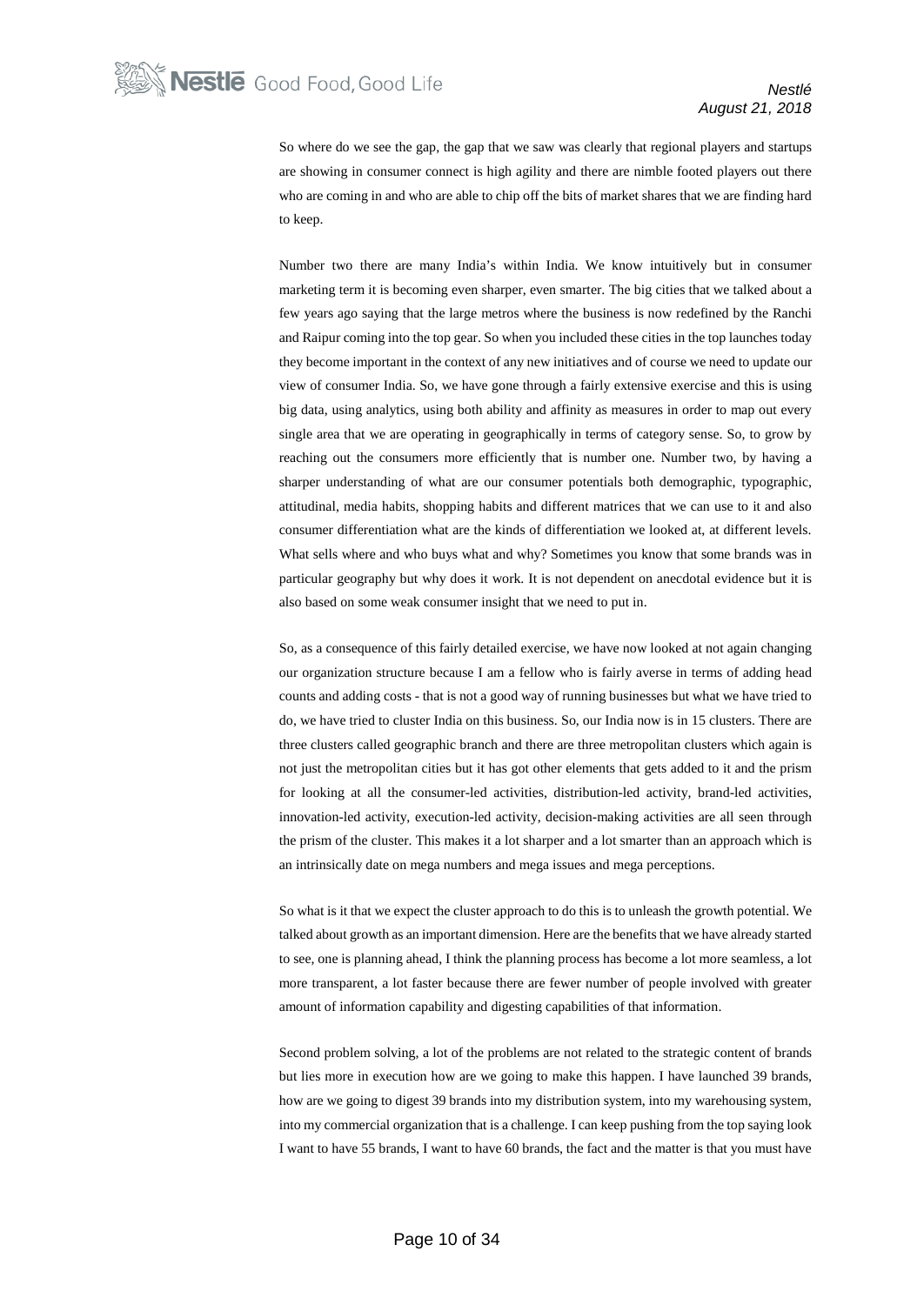selling capacity and we also have digesting capacity, capability of being able to handle it within the organization.

Third, performance tracking. This is making performance tracking a lot sharper - so the examples of the eleven products that we knocked out happened fairly quickly because we were able to track and say this is working and this is meant for the geography, it was introduced but it did not work and here is the consumer prognosis, 'do not waste your time going after it, don't keep trying it out in different geographies, take it out, do improvise and do something else.'

So the strategy that we have is not 100% perfection, it is 80% workability. If something is 80% workable get out there and do it limited or large is a question of fight but you need to do that and then if you find it does not work your performance tracking mechanism pull back and put something else because there is no point in trying to keep that faith shaken.

Resource optimization and this is leading a lot of resource optimization where do I need to be media dense where do I need to be media dark, where do I need to be in digital mode, where do I need be in activation mode, where do I need to be in sampling mode at various point of sale, more importantly, what our shopper behavior is and how are they influencing the way in which I am looking at the brand. All this is becoming a lot more sharp and therefore the resource optimization. The money that we put on A&P becomes a lot better in this new Consumer Clusters.And last but not the least and this is something that I am delighted about is empowerment of the local levels. If I am sitting in Rajahmundry I need to have a say in the fortunes of NESCAFE Sunrise in Rajahmundry, why should somebody sitting in Gurugram take the decision whether to run a consumer promotion there or not, what should be the trade promotion, what should be the activation, I am not saying that every decision is taken here but for the sake of simplicity, if the decisions they take move 75% towards the geography of action it is likely to lead to much better results and if 75% of the decisions are being taken here with me being involved because I am still looking at the map and figuring out where the hell is Rajahmundry? So I think these are some of things that we have put in place and we are quite confident that going forward this would be a distinct benefit to us both in terms of optimization and in terms of commercial excellence that we do. So remember that all this is virtual organization I will not sit here and put a big structure. These are all virtual organization mapped within the context of where we are and how we are in order to improve the efficacy and improve the efficiency of our operations. This is an area again the process is not just of optimization, the process is also one of efficiency and this I will not dwell into great detail because my colleague, Shobinder Duggal – the CFO would be taking you through this module but again what we are trying to do, we are trying to say wherever there are economies of scale, huge activities to scale. Why should you create little boxes in every single geography to do this function it can be centralized and which can be put into a single business excellence center.

So this is really going to means three things:

One is going towards center of excellence.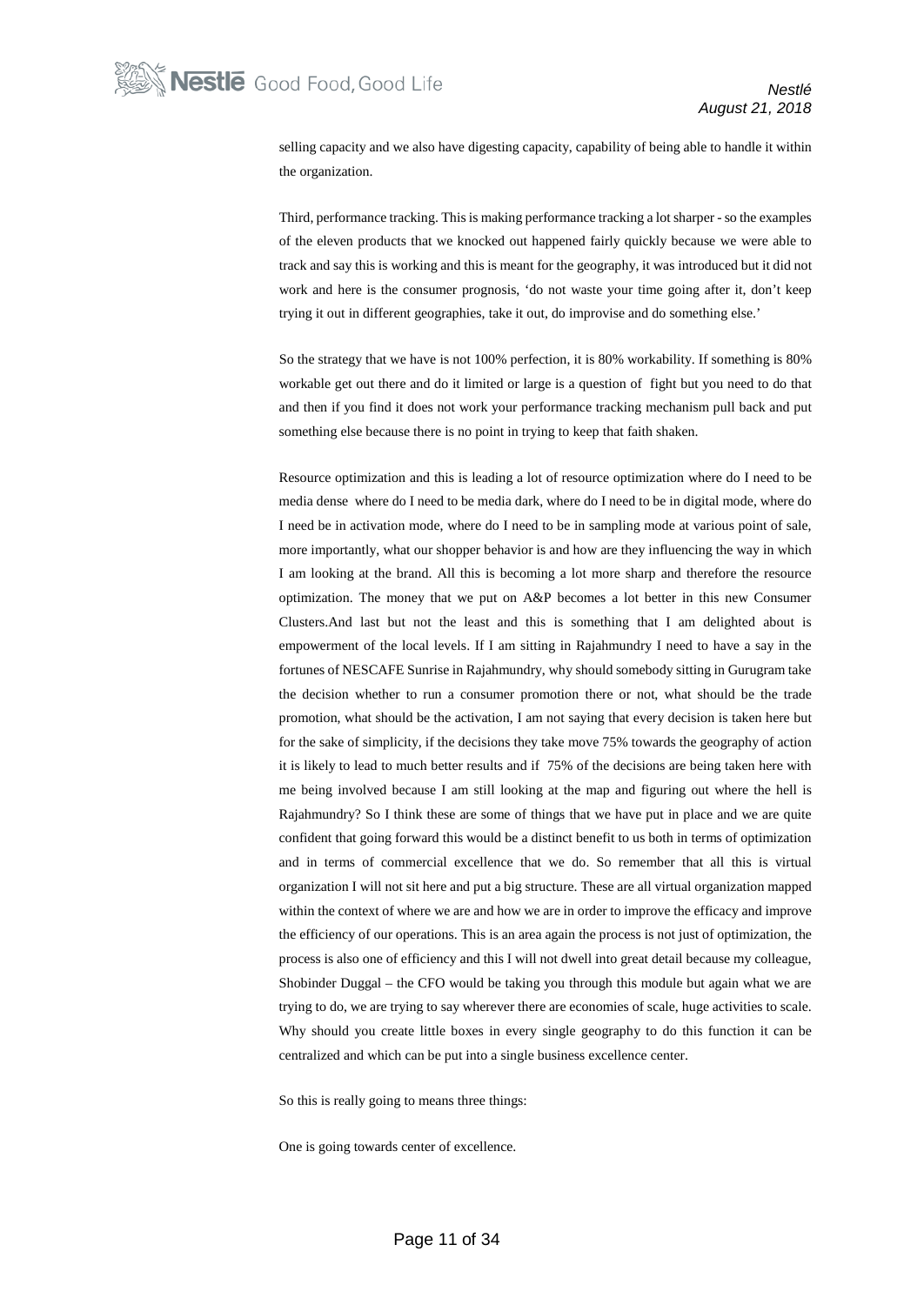A center of competence or what matters needs judgment move into the areas the judgment centers and of course Nestlé in the Market which is what we say that all Nestlé businesses come together on a local basis and wherever there is non-sharable categories and where our business focus is more customer focused.

So these are ways in which we improve efficiency, we improve optimization, we improve speed and also as a consequence we reduce the overall cost that we have in our systems.

This is the piece that we talked to you about people. What is it in people that is making a difference in the way if we look at it.. Happy to report to you that this is again Nielsen Survey in the FMCGs that all FMCGs has come on campus and Nestlé ranks in the top three. So therefore, the question for me is not the catchment area or the type of calendar I guess. So therefore, we are reasonably certain that Nestlé works with some of the brightest people who are interested in joining FMCG. Of course, there are many who are interested like you in becoming analyst but there are some at least who want to work in the FMCG sector right, and we want to get those people.

What is striking is that for most aspiring students Nestlé is in the top two. Who says purpose, value, who says, dignity, performance and portfolio and responsibility do not move on to that. We are not the highest paymaster in the industry but we still manage to get some right people because of some reason why we are able to do that and that is probably one of the things. We also pride ourselves a lot in gender diversity and I think as a Company we are making steady progress. I will not say we are there but we are making steady progress. About 18.5% of our total employee strength are women. We are one of the highest in the field women of any consumer organization almost 17% of our field force are women and about 15% of our managerial position are women. The future offers to be even more promising in management training 71% of that are women so it is a fairly strong number and you are trying to break some mindsets here by getting skeptical feeling and these are mechanical engineer, chemical engineering, food technologist. nutritional expert and manufacturing experts, dairy technologies 63% of them are women so we are putting them in our factory to ensure that the next generation of the production manager and hopefully one day the technical director will be a woman for this Company that will be a day when there is a lot of enormous amount of difference. I am not going here into the reasons why we do it. We do it because this is a core belief this is one of the respects that we have for diversity or is something that is playing out extremely in the context of our organization. Multiple touch points, he talks about it I am not going to detail. So, there are numerous ways we need to keep track of the talent and the talent keeps track of us. So, there is clearly a progress that is happening here that is also going to be an important aspect. Again, how to retain these people, you get the best people how to retain them and I am happy to say that the high attrition performer or high performer attrition in the last 4 years has come down quite significant, right? Today you talking at 3% level of attrition, which is pretty low, right? This is not the boast about it but this is clearly something that we want to set up ourselves into a benchmark so that we are able to do faster and smarter. We will manage the attrition again as a result of all the steps that we have taking as a Company has hurt in the last 3 years. It is important for us because this is an essential part of who we are as a Company this defines the moral, the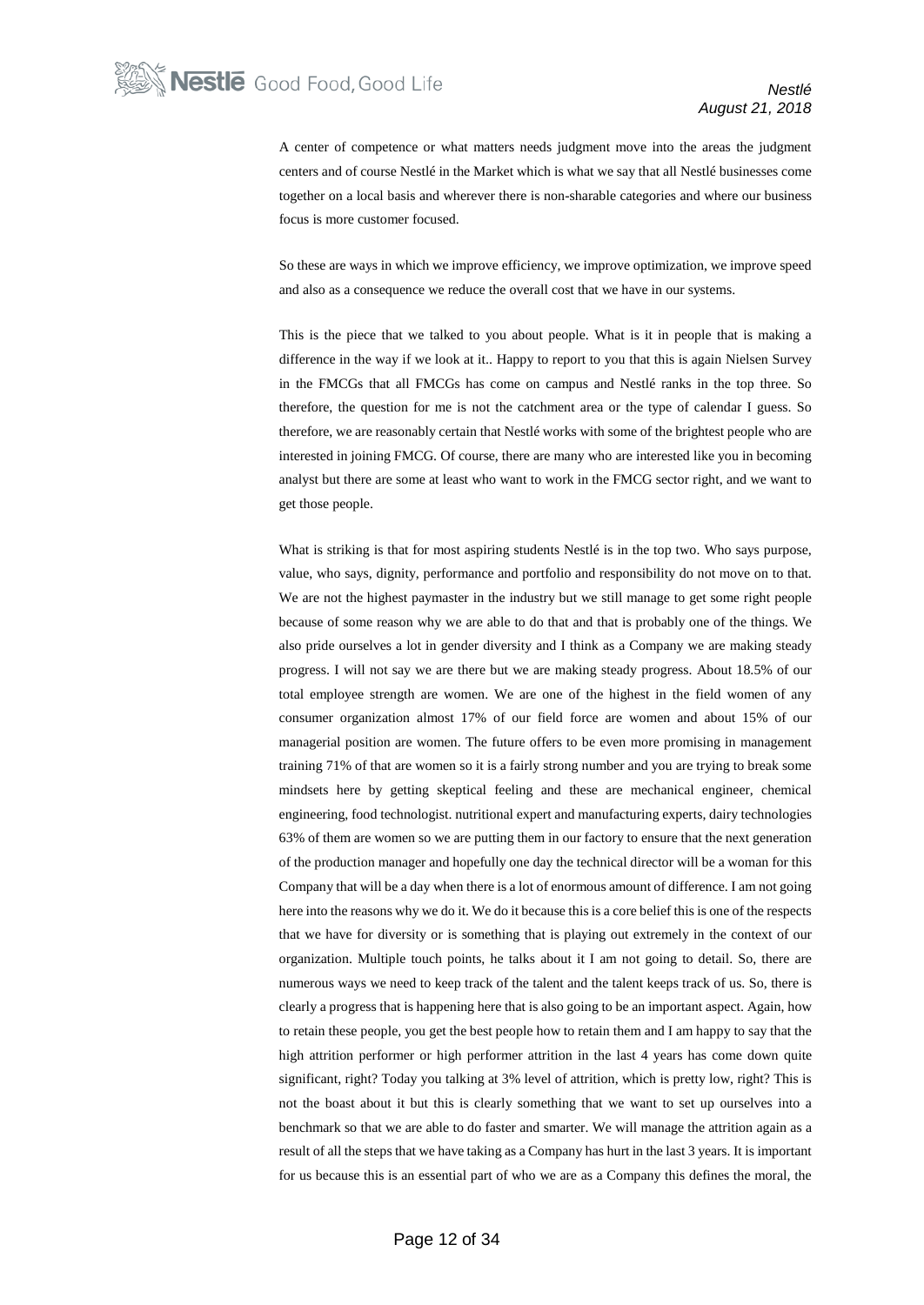cultural and the employee strategy of the Company. We also going in extensively for having soft skill enhancement program on campuses especially the technical campuses, I myself was there at Udaipur and NDRI, Karnal in order to conduct workshop for young engineering technology graduate because their preparedness for the industry is still a little bit deficient when it comes to leadership, people management and assertiveness, right, as compared to the technical skill that of course, they build up and there we also support them through internships. Again, I think this is something that is I am proud of it is that I know that all the millionaires is here and all the young people here we all lead very stress life, people like me are little over the hills therefore stress life are not for us. But we certainly beat the stress life's and we are putting in place employee wellness initiative. We are almost 3,000 plus employees have been covered with 24/7 professional counseling support has been provided and of course self-assessment tools on where you stand. Why is this important because this define the performance fabric of the Company. We going to have a bunch of people who are perpetually on the treadmill of anxiety that it will not be great for a particularly great organization.

How do we deal with healthier society and healthier environment, a very quick take on this. I think we talked about enhancing quality of life and contributing to a healthier future for individuals and families, for the communities and lastly of course for the planet and the future. There are some core programs here, which we are very proud of not that we are not proud of the other programs. For the Nestlé Healthier Kids program covers over 200,000 students on nutrition education to ensure that they start living better life and they start leading better habit in their own life. The other one which is something for which we are extremely proud of is the training of Street Food Vendors through safe and hygienic food training. I think this is the area which is of extreme important, we started this across 5 states and the response is extremely good. This is a way in which you secure livelihood of people who are selling in the streets. And last but not the least of course is the water awareness program which we are extremely proud of. And of course, apart from this there are numerous initiatives around the nutrition area, around the farming area. For example, in terms of reducing the water consumption in agriculture which we are working with the government of Karnataka and fundamentally ensuring that our employees are involved in this entire focus. Because that I think builds in accountability over a period of time.

Well, Good Food, Good Life also means eat right and that is an important element of business that is why we are a food Company. We have reduced alkaline contain by almost 10% in relevant categories. We also reduced the amount of sugar which is got in our product, 850 tonnes reduction of Sugar in relevant product categories in recent years. We are pledged more to it because this really does not stop and we are very much part of the Eat Right movement that FSSAI has put together which we believe is an important initiative across the country. We put down a clear pledge and this is in writing and this is a commitment reducing the levels of sugar by 6%, reducing levels of salt by 10% and reducing the levels of fat by 2.5% across the portfolio. Now, hopefully all this will be without comprising the taste because obviously I can reduce sugar by 50% and give you a product that will not taste right. The technology gives the capability to do it without affecting the taste of the product.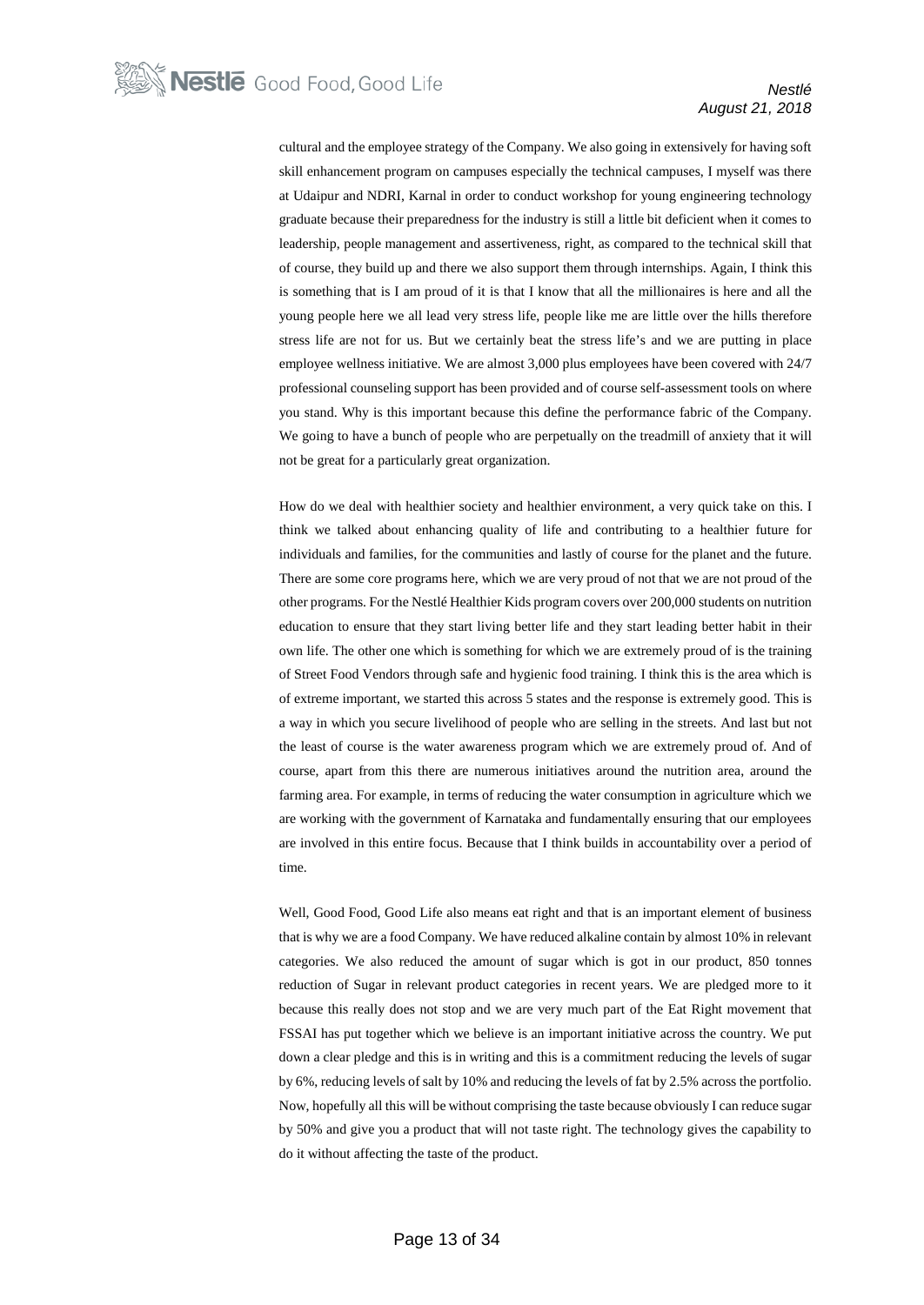I am putting this upfront because this is an environment issue, plastic waste management and I think as a Company we are committed to it and we are, I must say that it is beyond the emotional phase of trying and putting action where our mouth is because I think this is something that we can't keep waiting for consumers to educate themselves and society to educate itself Reality in India is that we generate around 26,000 tonnes of plastic waste every single day, 6% of which is multilayered plastic waste. Why are we using plastic in the first place you all know the importance of it is shelf-stability, it reduces the food waste as a consequence of it, innovative packaging options are available and of course it also makes for consumer convenience. This is not a pitch here to tell you guys how important plastic is because do I even need to tell you that? You need to hear from me what is Nestlé going to do what because I think is an important element as who we are as a Company. A few steps that we have already taken and that we are in the process of putting in place a plan for reducing the use of plastic we will do it for a period of time. We reduced for example last year about 1,500 tonnes of plastic that we use in our products. Number two is that we are working with the authority, with State Pollution Boards, with NGOs, with other industry members to develop waste management model, to develop recycling models, sadly none of the material is biodegradable, right now. It is still sometime away in terms of technology and the commercial necessity of this. The second one, of course is that the Extended Producer Responsibility implementation which is already in place in 12 states. So, we have moved on this reasonably quickly and my colleague here, Mr. Sanjay Khajuria, is the person who leads this initiative as far as the Company is concerned. Changing the packaging combination, I think this is work in progress in terms of developing more environment friendly packaging, we are doing commercial pilots now on MAGGI and Munch packaging and hope to roll this out very quickly which will make it more friendly in terms of its recyclability. So, that is clear an area that we want to focus on and of course we all know the importance of tourist spot and the brands that figure on this. We have taken on a plan and we are working on this quite aggressively with the few entities special kind of action for hill states and tourist destinations. Because this is an important element of this and we will not as a Company walk away from it, I want to give you the commitment that we will be invested in this and we will not walk away from this because I do not think that is right for either as being an Indian or for the society in which we are. We may be small contributors to it or we will not be the guy who move the dial, big time but as investors of Nestlé you need to understand that there is a commitment and the strong bonding as far as this issue is concerned. And building of course, awareness, consumer awareness on plastic waste disposal because all of us to go on holidays, we realize how people are flinging out bottles and packs of various stuffs from their car and littering the roads and the Rohtang Pass has got more bottles in it than it has got ice so there is a clear problem in this. So, both the societal commitment and the environment commitments are going to be a part of ensuring that we have a healthy business, we have a healthy portfolio, we have healthy results, we have healthy people and we have a healthy environment.

So, I want to leave you with the few key takeaways today as a consequence of whatever I said "Speed, Sharpness and Sustainability" are going to be the key mantras that we will operate with, in the context of 3 behaviors "Fast, Focus and Flexibility". Nestlé is not here to keep waiting and keep wondering over things to happen. We can have our own doubts and we can have or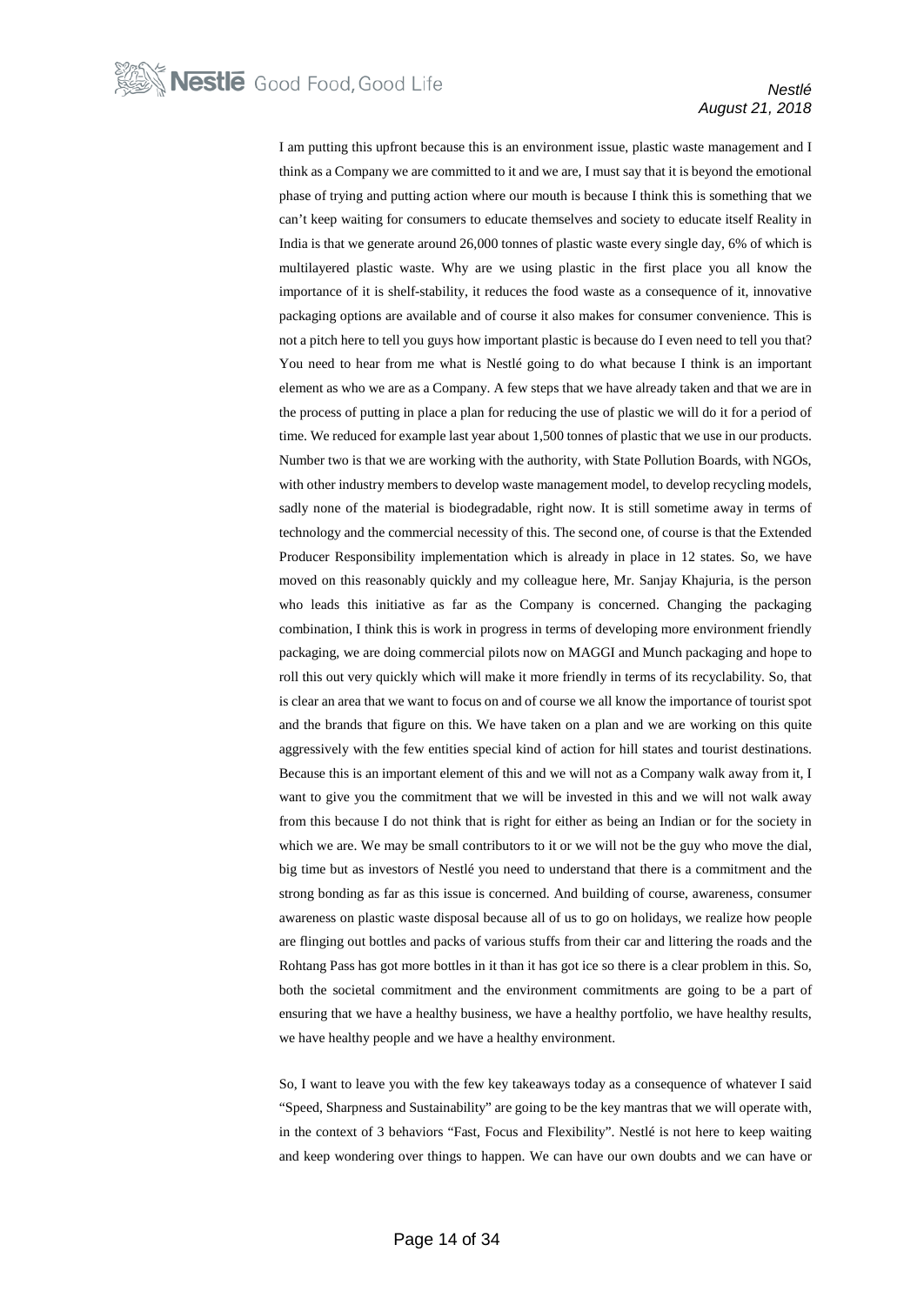own frailty but the fact of the matter is that we need to move on as an organization with the opportunities that we have.

Innovations are at the core and I talked about this improvise. Getting 80% right product and put it out there, right, try, tested, and scale it up if it works, if it does not work take it back or something else, right. Waiting for perfection to happen is waiting for the perfect boss or the perfect partner, both of these are still a dream as far as human beings are concerned may be you have yours but all of us have our own questions on it, right. Those dimension, I talked about it we are here to thrive and not to survive. The mindset are very difficult. I am not talking here about I can keep my head above water this ensure that we guys will do it that is not objective at all. The objective is there is an organization that is capable of unwinding its potential, we will do it and we will have the mode of thriving and not just surviving in the environment that we are in**.**

Manage the market shares growth should be greater than category growth remember that 85% of that is sitting on market leadership. So, we have a task there to be running on the treadmill to ensure that we do not get upstage. That is something that I want to give you the confidence on that we do not want to be only clusters, micro-targeting resources for action. I think rolling up the sleeves and getting things done rather than just having plain presentations and telling you what we need to do about market is not important and I think some of us and people like me have had long-long time to realize that the action is putting the pack on the shelf and not in the computer putting it as a click. Right here these are very different in terms of what we do.

Our key efficiency enhancement to Nestlé Business Excellence, Nestle Business Excellence is looked at as an efficiency enhancement and also as a way in which the enhance are all capability to ensure that the front line remains connected with the consumer and the customer rather than worrying about transaction and worrying about putting this transaction in assistance. Active engagement with enlargement and issues and I think that is something that I want to put forward but this is not something that we will walk away from and last but not the least people, passion and progress as a way of our life. I believe that what you have seen from the organization has been less reflection of any of the leadership of either me or people sitting on the dice but the wind and the collective ability of those 7,200 people who have made the result happened for the organization in the last couple of year.

I thank you very much for your time and for your attention.

**Shobinder Duggal:** Good afternoon, very warm welcome to you once again to this analysts meet. What I propose to do in the next half an hour or so is to talk to you about four specific points, one is what Suresh mentioned earlier on the Nestlé Business Excellence, what are we planning to do there. Second is to take you through the market dynamics specifically for the last 2 halves, H1 2018 and H2 2017. Since we are going to be talking to you on the financial performance and we have been declaring our results with a lot of caveats on comparable and things like that, I would rather recap what is the impact of GST on our numbers which we published and then come to the financial performance for first half of 2018.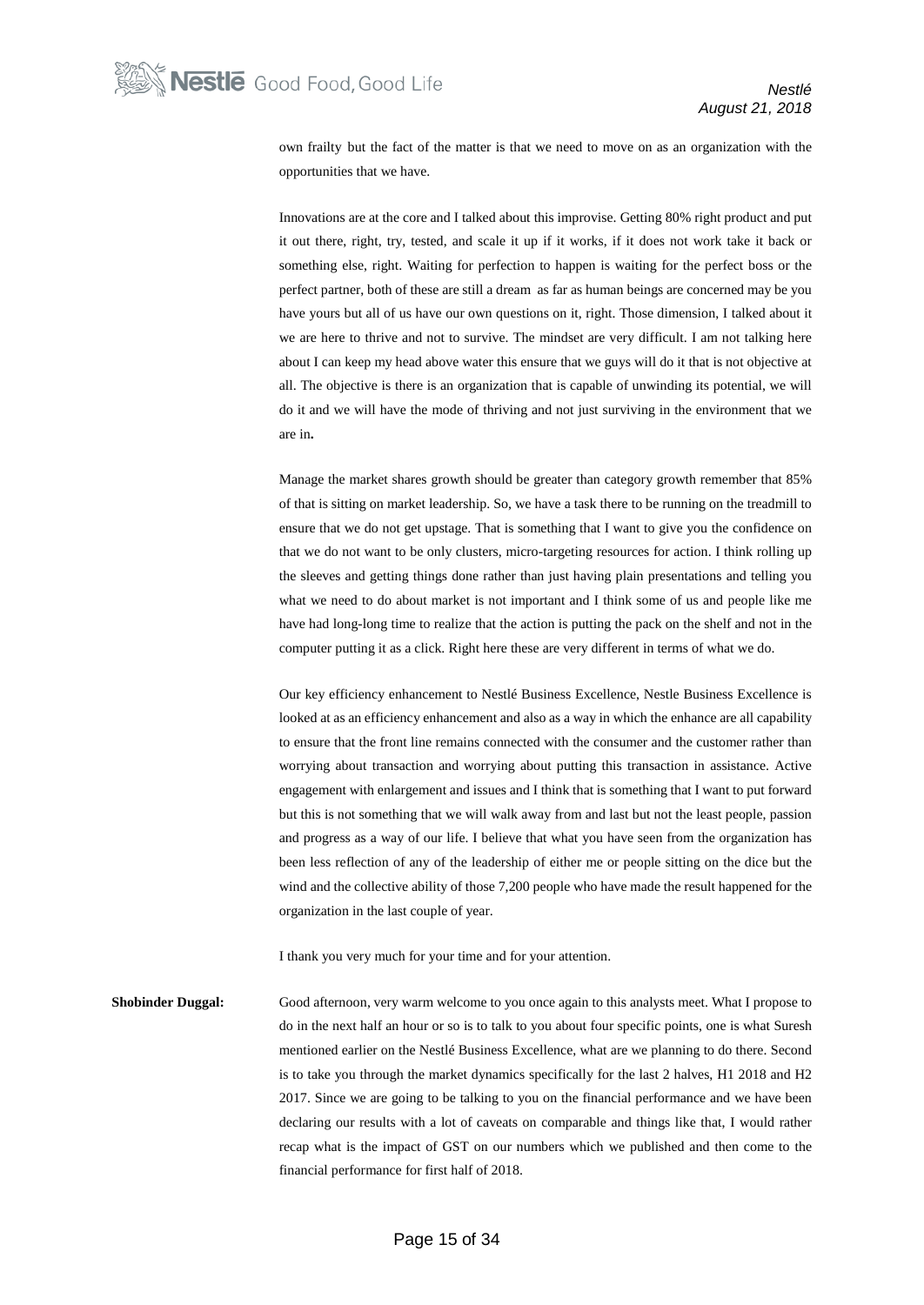So first things first, what is Nestlé Business Excellence. It is essentially folding in 3 organizational units - Global Business Services which was formed centrally by Nestlé SA in 2006; Nestlé Continuous Excellence which was formed in 2008; and you must have heard before about Globe which is a technology backbone and ERP and this was founded in 2000. It has been decided to fold all these 3 organizational units under one umbrella which is Nestlé Business Excellence and essentially the idea is to leverage skills and capabilities of specifically NCE and Globe. What does that mean? I think Suresh already touched upon in his presentation and the main objective of this is to generate fuel for growth. How do you do? it is essentially by simplifying, standardizing and sharing some of transaction based activities and other activities which require certain amount of judgment so that you are able to release time for demand generating activities. Now, first part of this is to optimize the end-to-end flows and I am pretty sure that you are familiar with the industry standards of order to cash, record to report, so on and so forth. But I think the important point to note here is that these end-to-end flows are being scrutinized on 5 vectors which are processes, the data embedded there, the organization which is running it, the technology on which they are based and the degree of penetration of shared services in each of these end-to-ends.

The second part is on the world class business services, which also as I mentioned earlier, a group initiative and essentially what it entails is setting up Centers of Competence which engage into judgmental or competence skill, for example, costing, treasury, pricing and so on and so forth. The second part is the Center of Scale which is transactional activities requiring far lower judgment, there is some judgment involved but very little and the competence levels for center of scale are very different from the competence level required for the Center of Competence. I am happy to share with you that we very recently inaugurated a Nestlé Business Services setup here in Gurgaon which is going to be essentially looking after the Indian business as well as lending its services, when the time arises, to some of the other companies of the group in the region, but that is the long term direction. For the moment it is mostly focused 'on India for India' and this can bring into, if you can see this part on the screen, this is the end game - to have a demand focused organization with obviously the enablers being NCE, which is more people orientation and Globe which is more to do with technology, data and processes. These are the typical phases of an NBE program, first is the 'Transparency', second is the 'Engagement' and third is the 'Transformation'. Below the slide you see the various end-to-ends. For example, Plan to Execute is currently under the Transparency phase as far as we are concerned, Idea to Launch is under the Engagement phase, Record to Report is in between Engagement and Transformation, but the ones which really matter the most today - "Order to Cash and Source to Pay" are in their transformation phase and we have finished the journey of Transparency and Engagement.

What does this actually mean? Why are we sharing this with you? We have had a classical structure of operating through sales branches and which virtually engaged into more or less all kinds of activities from selling to supply chain, to order processing, to accounts receivables, to accounting operations and things like that. What is going to be the future design is that lot of these activities are going to move from decentralized setup into a centralized setup, either into Center of Competence or in the Center of Scale. We've had some advantage because we already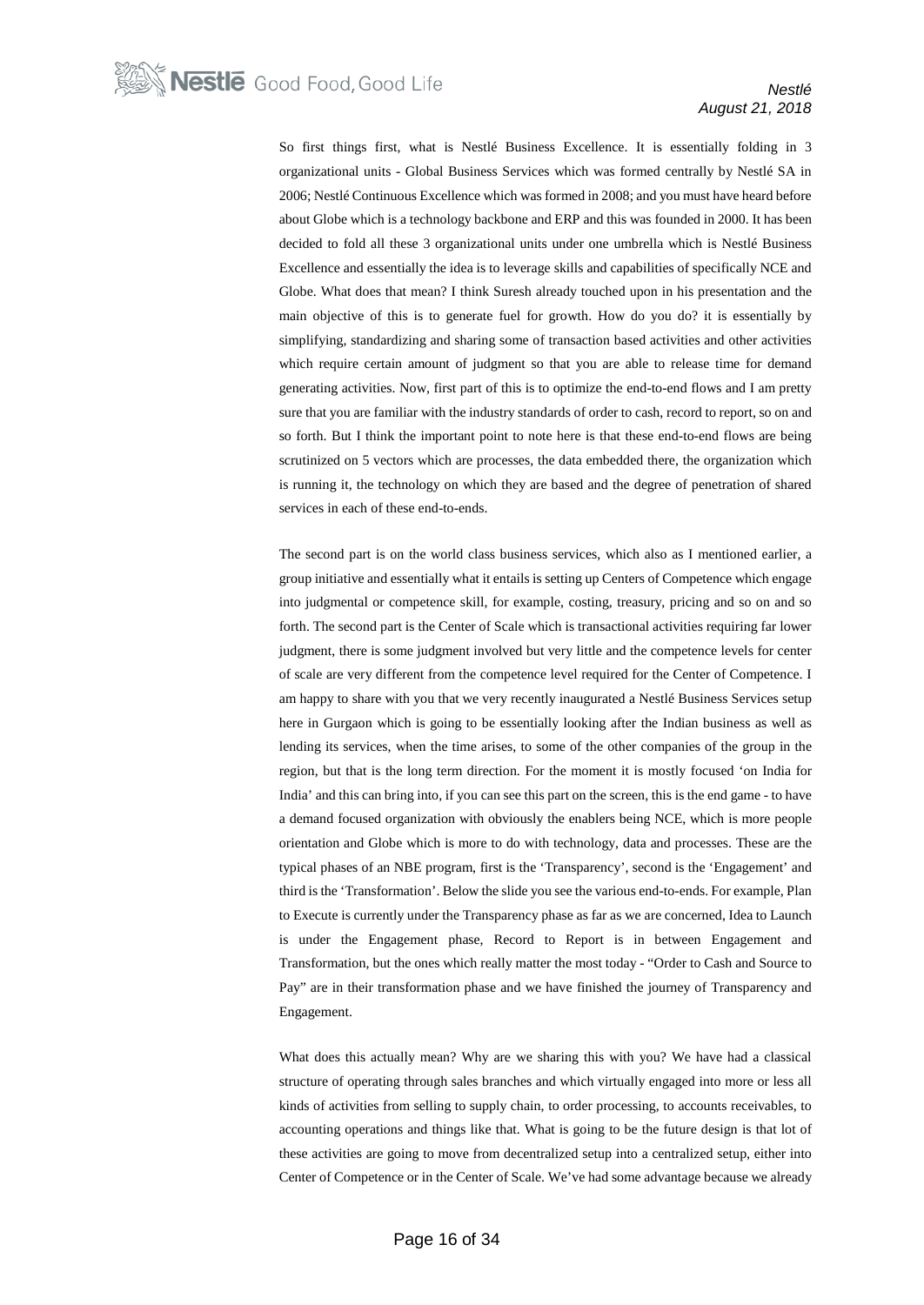had a shared service center which was related to mostly financial transactions. That is going to get extended now to embrace activities which are more relating to order management, collections and customer facing supply chain. This would also entail a certain degree of restructuring which we will have to undergo based on the new design of the organization and that I think is also the reason why we are sharing this with you at this juncture, besides the efficiencies which it will surely bring. I am pretty sure that many of you are aware that some other companies have already implemented this sometime ago.

Coming to the market dynamics, this is how it looks. So if we look at overall FMCG market that is close to 53 billion and this is data which has been taken from Nielsen. Out of the 53 billion, food and beverages is close to 30 billion and the categories in which we operate is close to 5 billion. As per Nielsen, the way first half of 2018 grew was close to 11% on the total FMCG, going down to about 8.3% for the Nestlé categories. We say the market momentum continued to be favorable because you will see later on in the results that this has been an influencer in most of the companies' performance including ours. It is not that the growth rates have softened in general and I would mention that in our categories where you see 8.3%, it is also the impact of price drops which many companies would have taken post the implementation of GST late last year where lot of GST rates were reduced, the benefits of which were passed on. All in all I would say this momentum has continued to be favorable.

Suresh shared this information with you in another way. What I want to bring out to you is that we have seen that the products which score high on nutrition, health and wellness have a tendency to grow faster. If you look at the standalone profitability of these products, they also perform better than the products which are relatively less on NHW and this is pretty much in sync with our purpose, our vision and our focus on NHW.

Recap on the impact of GST on our financial results. For the first half, the reported sales growth is 5.8% lower as compared to what it would have been had there not been a change in the indirect tax structure. This obviously has also impacted the growth rate by 6.7% and that is why when you see the comparable figures published, we gross them up for these percentages. These percentages are not only reflecting the change of the tax rates or the movements in the tax rates in different lines but these are also reflecting the price changes which were done to pass on the benefit of GST to the consumers. Our operating profit as a percentage of sales is overstated by 120 basis points as compared to the previous era and the net profit as a percentage of sales is up by 80 basis point as compared to the pre-GST sales. Just a little reminder that when you try to compare numbers which have been published, you are going to face these challenges, for example the expenses which have been reported, pre-GST were inclusive of taxes, unless and until they could be offset and post GST to the extent they are available for an offset, they are net of taxes. Likewise, if you try to do some ratio analysis they will be distorted. So before you conclude doing any kind of ratio analysis you may refer to these slides to be able to bring some color to your interpretations. This is more to guide you reading the reported numbers and also help you doing your valuations including the terminal growth rate.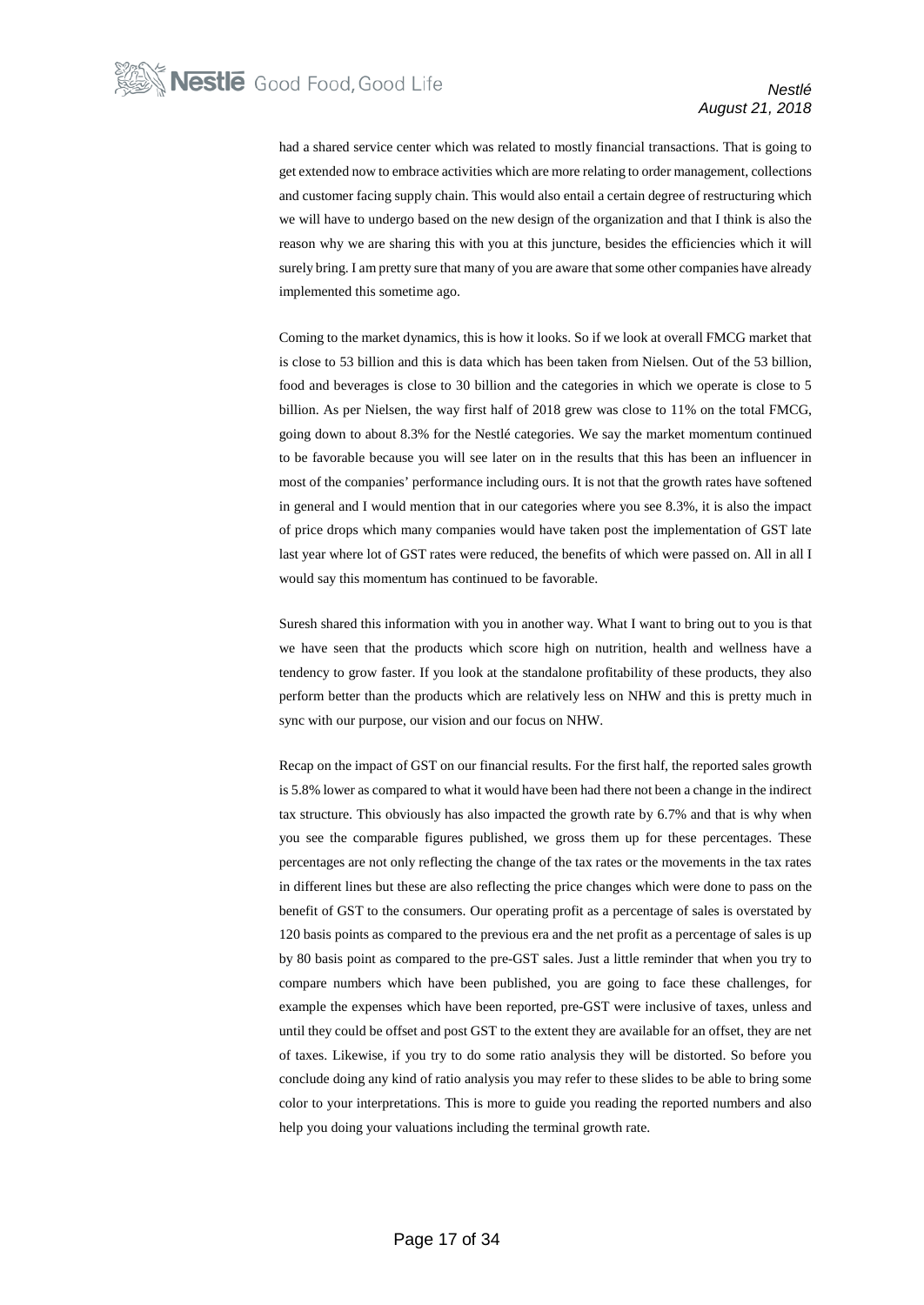These are the highlights for the first 6 months. Our reported growth rate is 7.3% which compares to 13.6% on a like-to-like basis. Real internal growth is 9.9% and because there is a negative pricing, you see the OG at 7.3% compared to a comparable figure of 13.9%. The reported margin looks like up by 590 basis points, it seems a lot but you will soon get to understand where the movement is coming from. Effectively it is an increase of 470 basis points with a 20.9% operating profit. Our net profit reflects an improvement of 300 basis points to 14.3%. Total comprehensive income moves from 5.5 billion to 7.9 billion, reflecting 13.9% of sales. Earnings per share has gone up by close to 44% and it is important to note that roughly 10% of the earnings per share come out of non-operating profits, that is out of the treasury income.

If you look at the evolution of our quarterly results and here you can see that the first 2 quarters of 2017 were the ones pre-GST and from the third quarter onwards you see the numbers which are post-GST. So the growth which was running at 9.1%, 7.3%, reported for Q3 and Q4 was 3.6%, 10.9% and comparable was 8.6%, 17.7% and so on and so forth. I think, either which ways you look at it, the absolute amount sequentially have improved post-GST implementation from 25 to 25.9 billion, which stepped up to 27.4 billion in quarter 1 and 26.8 billion in quarter 2. Likewise, you have seen improvement in profit from operations and yes coincidentally they seem to be improving with the same quarter as the implementation of the GST. But you will soon see the underlying reasons for it and then we will be able to appreciate better where the improvement is coming from, it has got very little per se to do with change of the tax laws.

Sales performance split between domestic which is 94% of the business and exports 6%. The value growth is 7.1% on domestic and 13.8% comparable. The volume has gone up by 9.2% and kindly note that the 206.1 ['000] tonnes which are being mentioned here include the grammages which had been given to the consumers to pass on the GST benefits. Also, the fact is that the 9.2% is an aggregate of tonnages and as we move towards selling more liquid products these percentages have to be seen at the lowest levels for you to interpret what is the underlying growth of each of the business. Besides naturally the mix of powders and less density products and so on and forth. The reason I have not shared with you the RIG is just the way OG or organic growth was impacted by implementation of GST, there has been an impact on the real internal growth also because of the GST specially due to the fact that we have been coming with a number of new SKUs and new products and they disturb the equations, so that is why we have kept it aside and not to confuse you with this. Export finally has shown a very good progress in first half of 2018 after a number of quarters which were soft in the past.

This is the domestic growth where if you peel and leave the comparable out this is the reported growth which is 7.1% and you can see that even though the RIG maybe a little bit distorted but at an aggregate level the distortion reduces. So, the underlying growth which comes out of volume and mix of products is actually 9.8% which is broad-based as you will see in the subsequent slides. This has been offset by the negative pricing due to the implementation of GST both due to the enhanced tax rates as well as the fact that prices were dropped to pass on the GST benefit.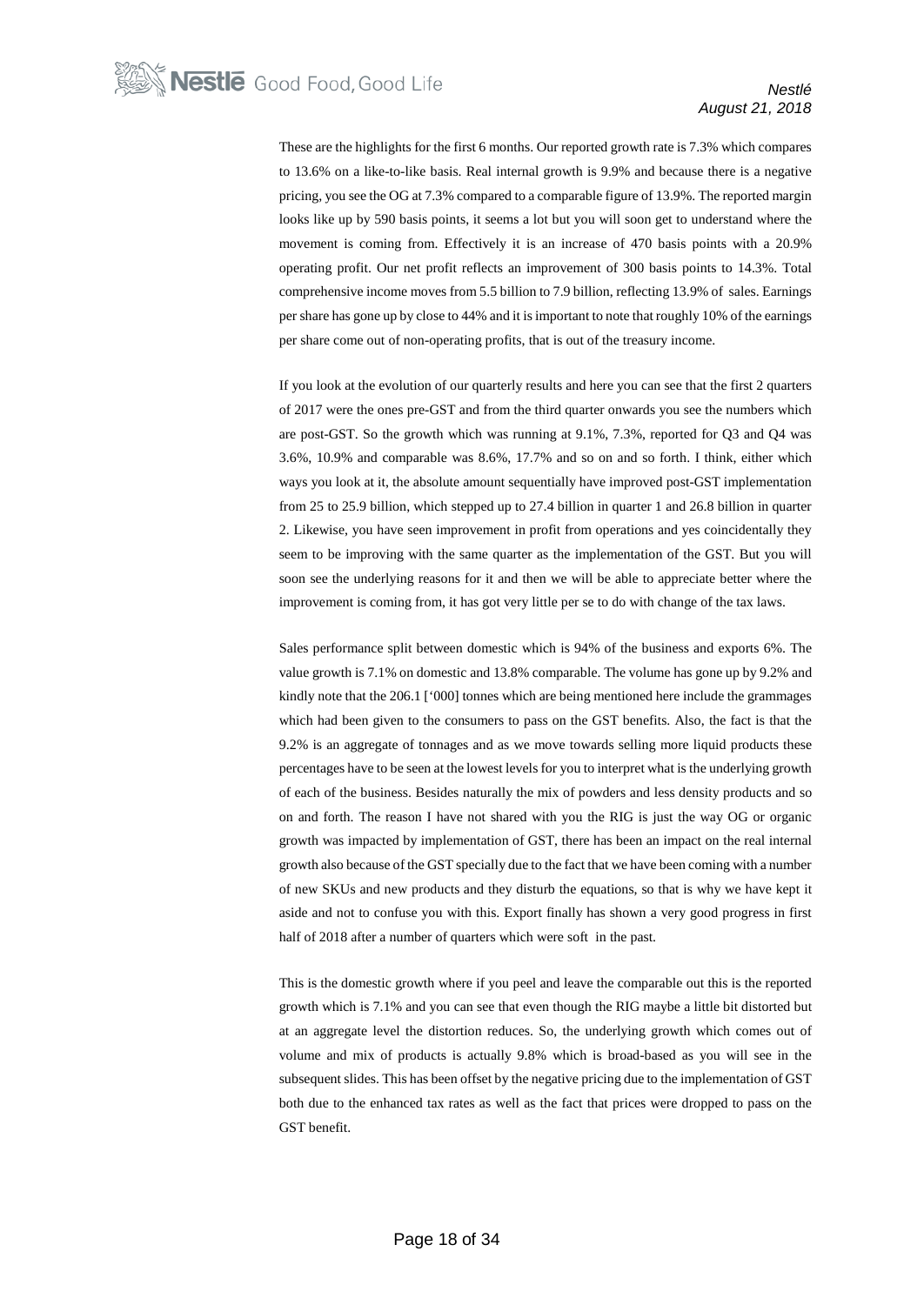Sharing with you, that the growth has been broad based, you can see across the regions on a comparable basis the growths are well above the double digit. E-commerce has grown very well, it has been growing quarter-after-quarter sequentially for number of quarter's. First half as compared to first half, we have grown by 72% and our focus continues to be there on this channel.

Just a summary of the categories you are familiar with these, but again the theme is on the broad based growth. It is fairly well spread out across the categories.

Coming to the first category which is milk products and nutrition, you see here the category has grown on comparable basis by 10.8% which is backed by volume growth of 4.6%. It is not that every single brand has grown by 4.6% and 10.8% but the good part is that most of the key brands have grown within the vicinity of these figures given and take a little here and there. We have had an excellent response to both Ceregrow and NAN Excella pro which were launched recently.

Moving on to prepared dishes and cooking aids the value growth is 15% the volume growth here is 12.8%. You would like to know where are we on the rebuild of Maggi Noodles but simply put we are a little short or little shy of 100% of the pre-crises in terms of value and we are little short of 90% on the pre-crisis volumes and this is based on the average which we have had for the first ballpark 7 months and hopefully by the end of this year we should be able to surpass the pre-crises levels. You see the way the movement has happened reflected in this chart which has been indexed with 100 for quarter 1 of 2016 and quarter 2 at 2018 to 154. We have had a very good run with Masala-e-Magic with lots of activities which have been done, the growth has been extremely strong here.

We move on to confectionary, the comparable growth here is 15.3% and you might get curious about the fact that the volume growth is only 6%. The reality is that our key brands like Kit Kat, Munch and some others have grown extremely well, we've had a difficult run with the Eclairs business, the sugar confectionary business which negates the growth of wafers and whites and brings the figure to around 6%. Also, this is the category where we've had a good increase in grammages across different SKUs because being price points, it was difficult to pass on the GST benefit through pricing and actually the majority of grammages which you see on an overall basis are in this category. We have continued to focus on value up and main stream and have kind of worked through our activities supporting growth of those particular SKUs in the entire portfolio in this business.

Coming to powdered and liquid beverages it is important to know that the growth here is also being influenced by a sharp increase in the contribution of the liquid business which is in its infancy but it is also heartening to know that the powder business has also done well. And we regained our number one market position in instant coffee where we had slipped some time ago. So, this is the business which on a comparable basis have actually grown the fastest in terms of percentage and had the taxes levy which were amongst the highest.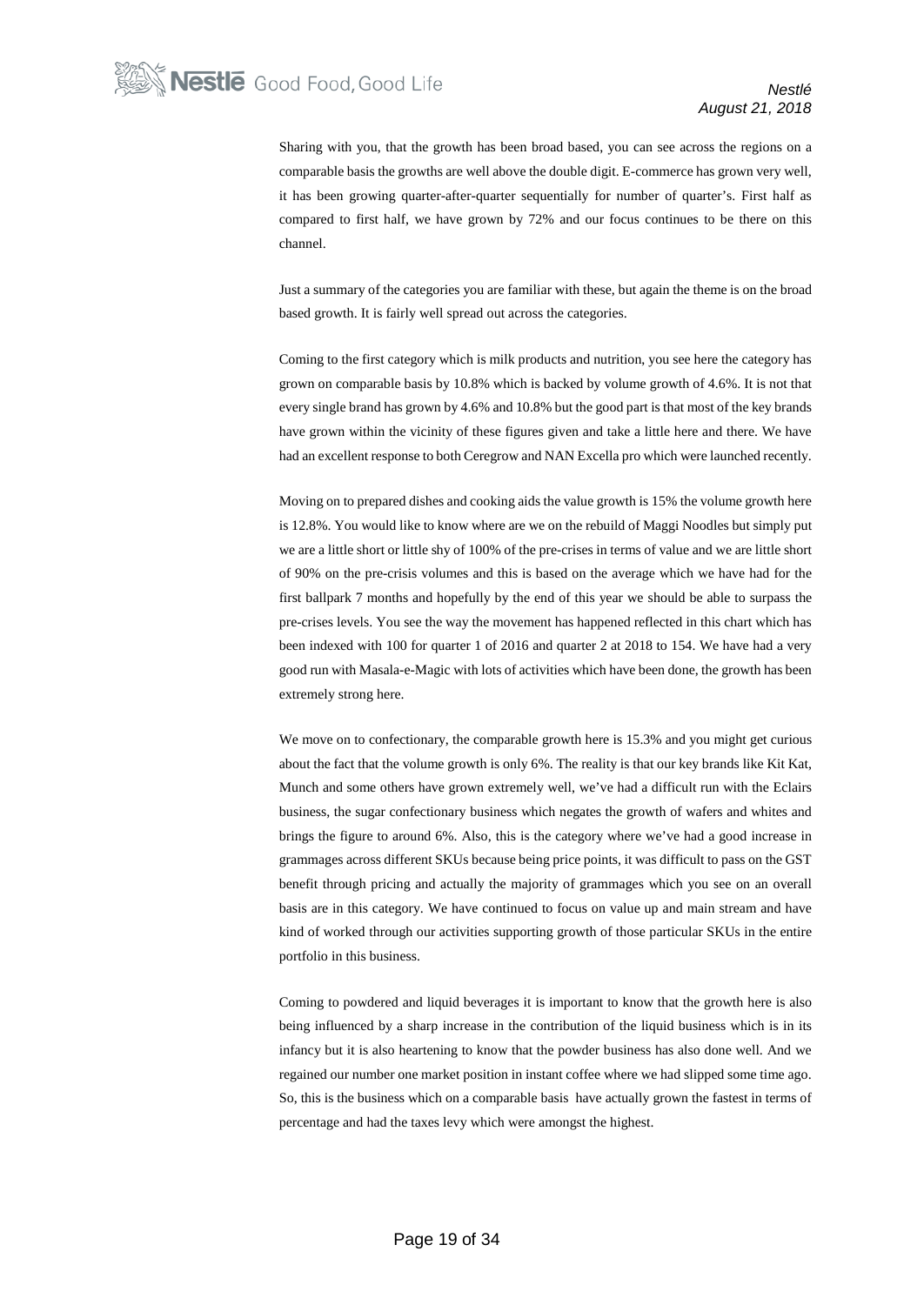Moving on to operating profit and I think, this will give you a little better picture of why do you see such a steep jump. Now, first of all when you see something like 16.2% going on to 20.9%, I like to remind you that 16.2% as we discussed last time was one of the lower set of margins which we had delivered in early 2017. So, the base is fairly low. What makes us move to 20.9% I think, the story is as explained here. So, you see that this is how the commodity prices moved in the first half of 2018 versus first half of 2017. Milks was down by 12%, wheat was flat, coffee -8%, palm oil up, sugar down, DWP up, MSK down, palm kernel down. And if you look at the index of commodity basket it has been having a yo-yo but it has steeply increased from 2011 to 2014 then for 2 years it came down, it stepped up in 2017 to 122 and H1 2018 actually it came down to 119. Looking at it a little bit more granularly because you watched the quarter 1 and quarter 2 numbers where you had an expansion in margins. You can see how the price index of the commodity basket increased in Q4 2016 and how it has been coming down. But before you conclude that this is a trend for certainty, I would like to share some figures with you which show actually the things are hardening. So for example the milk prices hardened a little bit as we speak, same goes for wheat flour, coffee, palm oil, sugar, DWP flat and MSK is slightly down, palm kernel oil is up. So, we are seeing as we also mentioned in our results, some headwinds which we are facing now. The benefit which we get in employee benefits and other expenses, are largely coming out of the scale benefits or the operating leverages as we call it. Depreciation is in many ways the result of if you recall some years ago we had built up an industrial structure quite heavily and it has been used ever since then including the aberration which we had of the non-usage of the Maggi Noodles lines fully after the crises while the depreciation continued. So, naturally the depreciation now is giving us a favorable impact after having given us a hit in the earlier years. Advertising and sales promotion, this is reflective of that we have stepped up the direct expenditure on advertising and sales promotion and that accounts for a 50 basis points erosion in the built up of the margin. What you see in the end between 20.9 and 22.1 is something which I mentioned to you guys in the beginning illustrating the impact of GST. So, I think for all practical purposes, it is best for you to focus on the first part here from 16.2 to 20.9 to be able to analyze the underlying performance of the business.

This is how the marketing spends look. These reported figures have been adjusted to bring some sense and make them comparable for you to digest them. There is an overall increase of 14% and the intensity remains at 7.8% even though the underlying expenses are switched from some other heads into direct advertising and happy to share that the digital spends in percentage doubled since 2014 from what they were, where the spend was x has become 2x in the overall scenario. And we have maintained supporting the new products consistently over these periods.

The value of the tax cost has gone up significantly which is directly related to increase in the profits and with the tax holiday at Samalkha factory Unit-2 coming down to the 30% levels, the effective tax rate has gone up. Net profit after tax is relatively straight forward story most of the improvement is coming from the base which I talked about the lower base. 310 basis points coming from the operating profits which I just explained. Financial income I talked a little bit right in the beginning this is the treasury income which improved further and tax has taken 40 bps out of it giving us a percentage of 14.3. This is also pretty much reflected in the fact that our cash generation has been very strong and I think this is the first time we crossed the 10 billion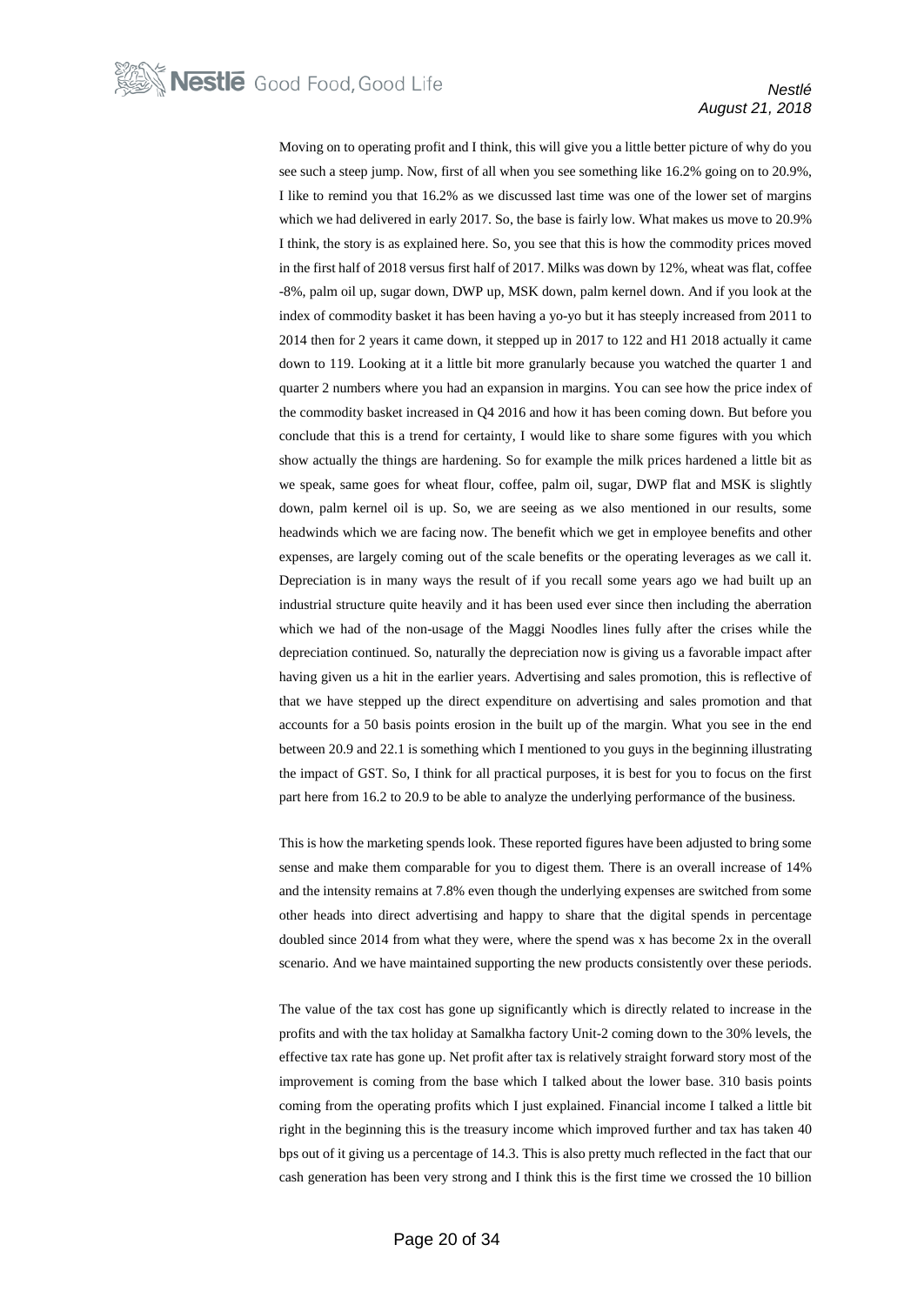mark in half a year. There is only one part which is worth commenting here, while there have been some underlying improvements in the trade networking capital, but we have also been enabled with some one-off from the comparative periods. So, I won't go by sustaining the 600 million cash generation from working capital quarter-on-quarter. On the other elements of working capital, its now more comparable unlike last time because we have both periods more comparable on GST which has redefined some of the elements moving from trade networking capital into other elements of working capital.

We have stepped up our dividend payout systematically over the years and so far the trend has been positive and enhancing for the first half of 2018 as well.

Capital efficiency and value accretion has been systematically improving and you can see a large part of the value creation is actually coming with depletion in the invested capital and this is also heavily contributed by the book value of the fixed assets coming down as the rate of enhancement of the fixed assets is lower than the rate of depreciation. This also goes back to the fact that we had a hard time when we build up capacities for a few years that you see now the dividend of that is coming through.

So, what does that mean in summary. The market momentum continued to be favorable for us and help us in delivering this performance for the first half. We have market leadership in 85% of our portfolio. We have retained focus on nutrition, health and wellness and innovations. Our sales growth has been broad based whichever way you look at it, from a geographic stand point or from a category stand point or even from the channel stand point. Our margin improvement has been aided by softer commodity prices and also with a very soft base which we had in the comparative period. We have had strong cash generation from operations, our dividend payout has increased and we have been able to sustain our value creation. With that I close my session and if you have any questions we can take it in the Q&A thank you!

- **Shashank Kumar Nair**: We will now open the floor for question and answers. My colleagues will help you out with the mic. Only one request, please state your name and the name of your organization before you ask questions.
- **Vinayak**: Vinayak from Morgan Stanley. First question I have is on the infant nutrition business especially the milk products in infant nutrition, whether you had this low single digit growth now for the past three years in this particular category and this is really the category where Nestlé should be doing very, very well, so what is the prognosis of this category because we have moved away from a weak macro environment and all those factors that we had laid out earlier, so what really is the prognosis for this particular category? And if you could possibly spread out definitely for infant nutrition in particular?
- **Suresh Narayanan** : Well overall terms it is certainly a growing category and the reason for the past performance showing very clearly that the growth is accelerating. It is no longer a category of what we will call anemic at the same time I think it is a category where nutrition where scientific selling and where the role of the environment in which children are being born today and are being raised is becoming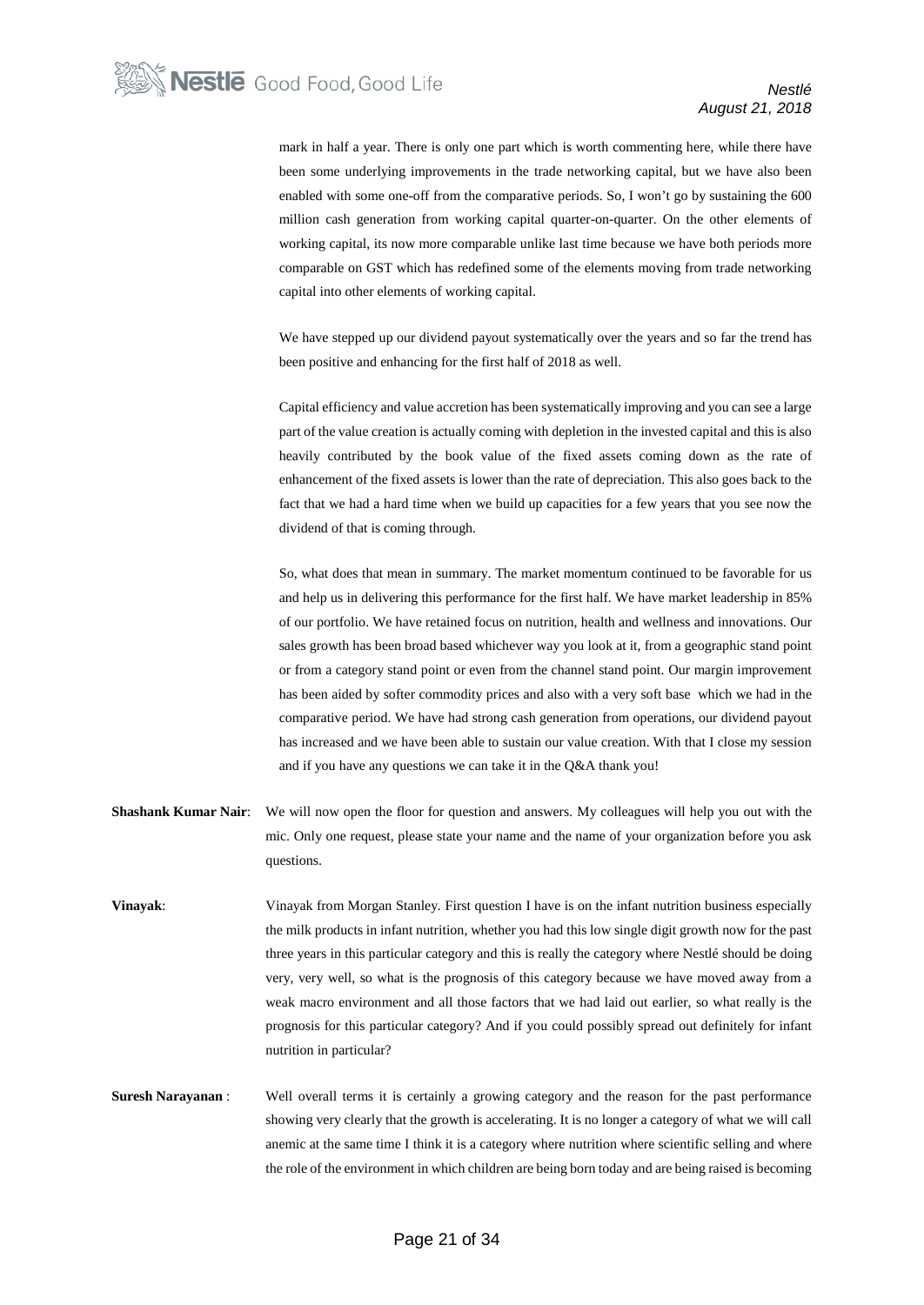an important issue, so I can only say that it is very much the centre of plate as far as the Company itself is concerned, but measuring or evaluating Nestlé's capabilities, purely on whether infant formula will grow at double-digit or single digit would I think will be reasonably narrow mindset fatigue as far as the organization capabilities are concerned. Having said that, Shobinder Duggal also mentioned in his slide the response that we have received on some of the value added launches in nutrition has been very positive and that is something that we need to be working on over the periods in the next couple of years.

- **Vinayak:** My second question, while Shobinder gave the numbers for volume versus value across categories there is a big difference in most of the categories. You explained what happened to the confectionary business but in other categories also there is a huge difference. So the question really is that in a year where you had such a lot of input cost tailwinds, where you had GST led price cuts and GST hindrance too, why not be more aggressive on the pricing front to try and capture more volumes. So what is your view on volume versus margins going forward essentially over the next two to three years. Thank you.
- **Shobinder Duggal**: I somehow lost you. I think you started the question with saying that while I talked about the underlying reasons for the volume growth of confectionary, I did not talk about the other categories.
- **Vinayak:** There is a big gap across categories for the volumes versus pricing, there has been some price/mixed action that has happened across all the categories, in a year where you had a lot of tailwinds on the input costs and that has been one of the reason why the margins have gone up, what is your view on the margin versus volume equation over the next two or three years?
- **Shobinder Duggal:** First let me get the volume and value equation straight. I think if you try to compare the volume and value equation this time, you have to do it on comparable figures. Each one of them has a different configuration of taxes. You will see a delta of 6.3 and 10.8 in milk products and nutrition and you will see a delta of 9.2 and 23.6 in beverages. So if you want to really see the underlying business, I would go more by the comparable growth. Alternatively, we will have to redo the 2017 to the post GST, it will not come to very different results. It is true that when you look at the comparable growth, you have a situation where milk products and nutrition is growing say by 10.8 and you have coffee and beverages growing by 23.6. But it is also a fact that coffee and beverages has done better because we have been able to regain market share and as I said before that we have regained our number one position and also there are liquids which were launched in coffee and beverages that have also supported the growth. To say that one is better than the other I think, I would like to take you to the market shares wherever they are available. Means, if you go back to the market share slide, you will see that in infant nutrition, Lactogen if you exclude Amulspray it will be 67% around and Cerelac is still 96% around. So, if these growth rates were softer than the other players, we would have lost market shares. I am not saying that there has not been any movement in the market shares, but the movement in the market share which is significant to note are those in coffee and pasta. The rest of the movements have been relatively small and the specialist who follow Nielsen advise are that that they are within the tar mark of not being significant. So this is to get you thinking on the fact that I would not compare a noodles growth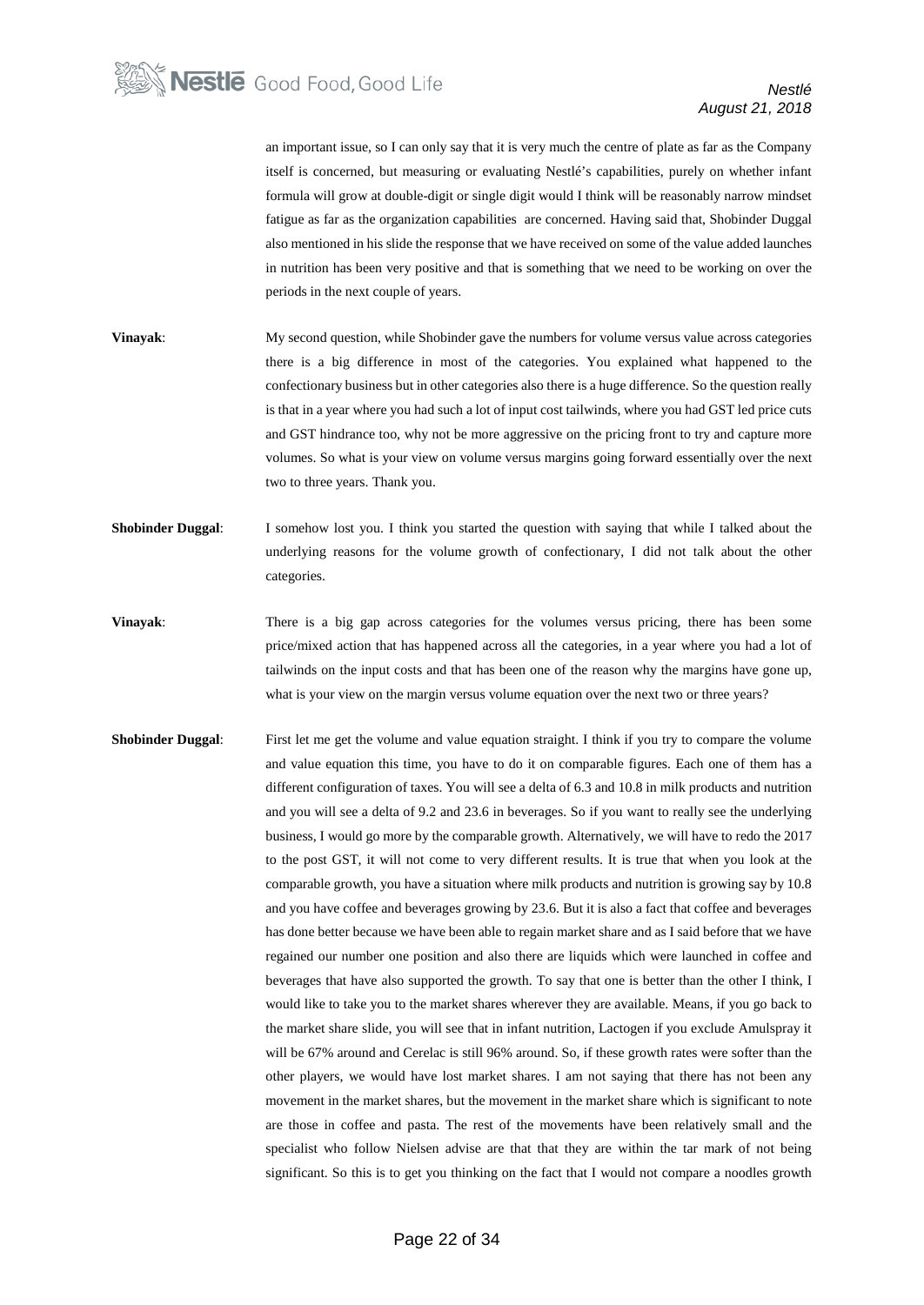with a coffee growth with an infant formula growth. If I want to see those growth I will see those growth and I will see the market shares to get a sense of how we are doing. That is on the first part of the comparative growth. Look, you know very well that we have always operated in a band of margins and we discussed this before and I don't think that we will move away from operating within the band of margins. We are not going to be endlessly running as some of your colleagues would say margin obsession, we would not be running madly after improving margins quarter-onquarter, but we will also not be running after improving our growth rates quarter-on-quarter at the expense of margins. So we will pretty much be doing what I think even Suresh mentioned in his opening session and what we have been mentioning earlier. So it is going to be a balance between the two.

- **Avneesh**: My question is to Mr. Narayanan. If I can recall, the first presentation given to us a couple of years back one of the key highlight which you mentioned then was that you will go where the consumer is because ours are more is just a slightly top end kind of a products and now when I look at your cluster strategy where you are saying that the regional players are going into the interiors they are getting a share there, so is there a change in thought process or how do regional players are changing those strategy?
- **Suresh Narayanan:** I think go where the lion hunt is that strategy has not changed at all. I think going where the consumer is and where the consumer feels really for the brand continues to be our strategy. What we have tried to do is we have tried to make these commercial backups for it, the commercial strategy being a commercial backbone for it, much sharper than what we were doing earlier. So it is sharpening the kind of pencil as far as the commercial planning, execution and the resource allocation strategy is concerned, equally what we are observing is that now India if you look at semi-urban and rural markets and let us say urban markets the division that was there earlier, is now coming down quite sharply. So in our own portfolio we will find that KITKAT is getting into a rural market, we find the coffee getting into a rural market, we have MAGGI Noodles significantly getting into rural markets, we have our nutrition portfolio also getting into the rural market, so I think we no longer is the strategy, just that look I will address only one set of consumer, but I will use the cluster to see the relevant part of the clusters which supports a semi-urban, rural strategy to also carry some of the SKUs of the categories that we talk about. It is really to sharpen the commercial orientation, to sharpen the decision, which is orientation, the flexibility and finally the resource allocation. That is really where we are as far as this model is concerned.
- **Avneesh**: Sir, my second question is on MAGGI. At the peak MAGGI was on 55% of our tonnage has declined to 45% during the crisis last year we were around 51% and as Shobinder said this year we would be again reaching to the earlier levels, so now we have more or less in tonnage reached the earlier levels where the market shares are significantly lower than what they were at the peak.

**Suresh Narayanan**: Tonnage terms we are at about 10%, sorry to correct, we were about 1% lower than where we were. In value terms, we are almost there.

**Avneesh**: Yes, now from here on, what sort of trajectory we are looking at MAGGI, because if I can recall, a few years back, before the crisis, when your predecessors were there, then the commentary used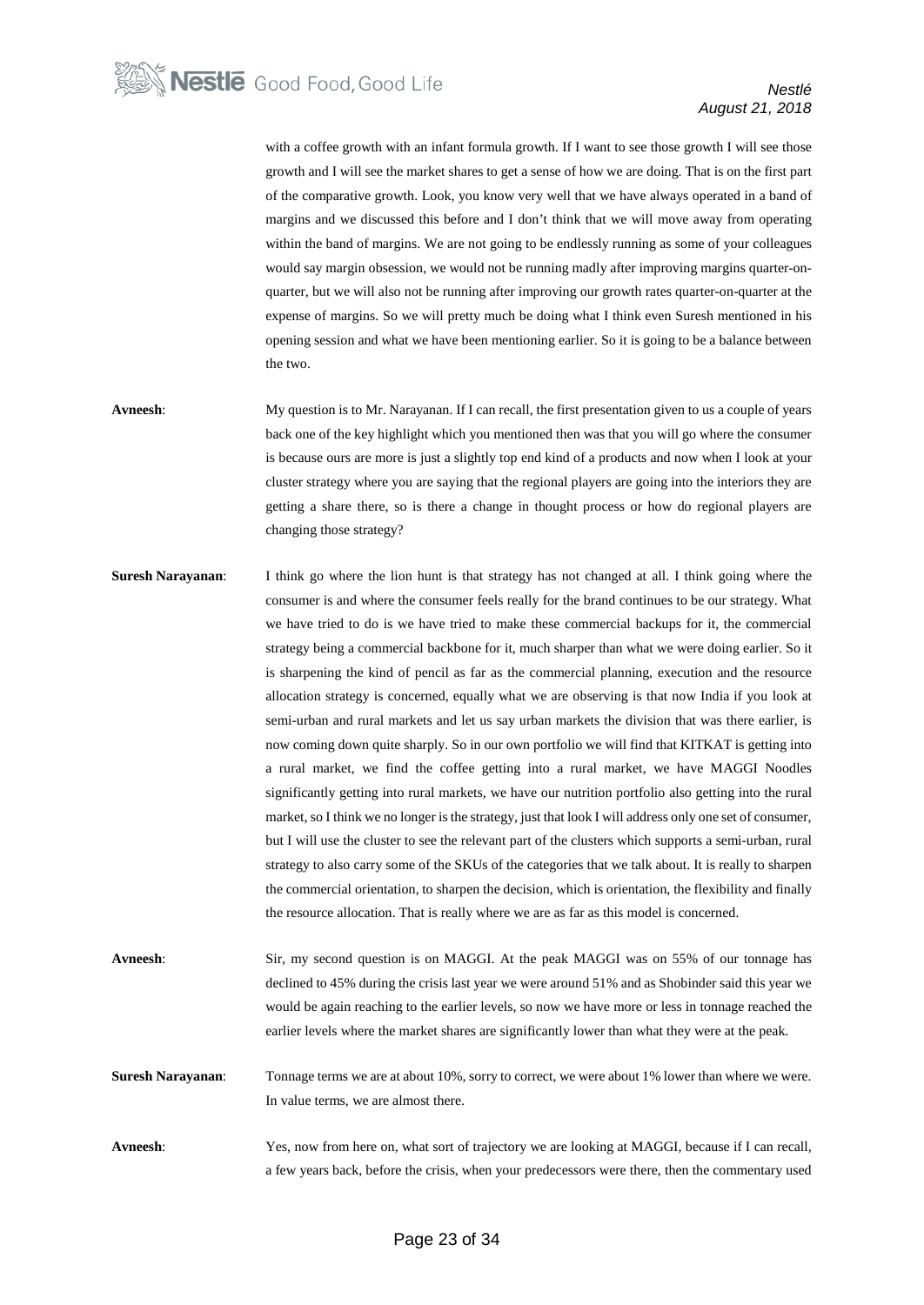

to be that now MAGGI has reached a level that we cannot continuously grow at a very high level, now what is your thought process on the same**.**

- **Suresh Narayanan** : I think the fact of the matter is that the competitor's space has certainly become more intensive, but the fact that MAGGI has come back to leadership and come back strongly we have seen the growth rate that we are showing shows that the brand has got enormous resilient and power in the market place. The whole snacking area is expanding quite rapidly, so there is nothing called a Noodle space and a district space and X, Y, Z space, all the spaces are interfacing with each other very closely, so we are looking at innovative strategies, product strategies and brand strategies where we will have enhanced offerings from MAGGI which will start expanding the size of the footprint even beyond the main space that we are talking about because that is where the opportunity is. The opportunity is not just it will yield dimension, yes Masala Noodles will still be an important part, but that will not be the only kind of mantra that we will have as a Company.
- **Avneesh**: So you are planning to extend MAGGI beyond Noodles and Pasta into some of the other snacking category?

**Suresh Narayanan**: It could be yes.

- **Avneesh**: Sir, my third question is on resource, you have showcased a new packaging of these products, I believe that they were available many years earlier also in the market but what actually is required is you can say the recommendations by doctors or prescription for these, so what is Nestlé doing on that front, so that these two orders are more and more recommended by doctors?
- **Suresh Narayanan**: Well, I think, it is very clear that in the whole nutrition space and in fact in the health sciences space, the medical fraternity plays an important role because in the nutrition space there is nothing called advertising and activation and all that and there I believe that over a period of many years now there is a strong position that we have as a Company of choice under the trustworthy partner of choice with the healthcare professional and I think that is only strengthening over a period of time and not weakening and with addition of new healthcare products in the portfolio, we are able to cross leverage some of these equity to build for a stronger nutrition health and wellness platform that we have taken, so in a sense the consumer healthcare is taking a lot of synergies from nutrition and I hope that in the coming years with the addition of more products and platforms today we will in fact enhance the trust level, but all these are based on science, but above all trust and as you rightly said the trust is provided by the medical professionals. So I really think that this whole space will become much bigger. We will ourselves play to our strength. We have a roaster of premium products that we have got in this space, and you will see this happening over a period of time.
- **Avneesh**: Can you share any number in terms of feet on street or people you are deploying specifically to target the medical fraternity for pushing up the sales?
- **Suresh Narayanan**: Let me put it this way. It is a fairly significant number and we can say that at least half of our field force would be involved in people on the ground making contacts with the medical fraternity.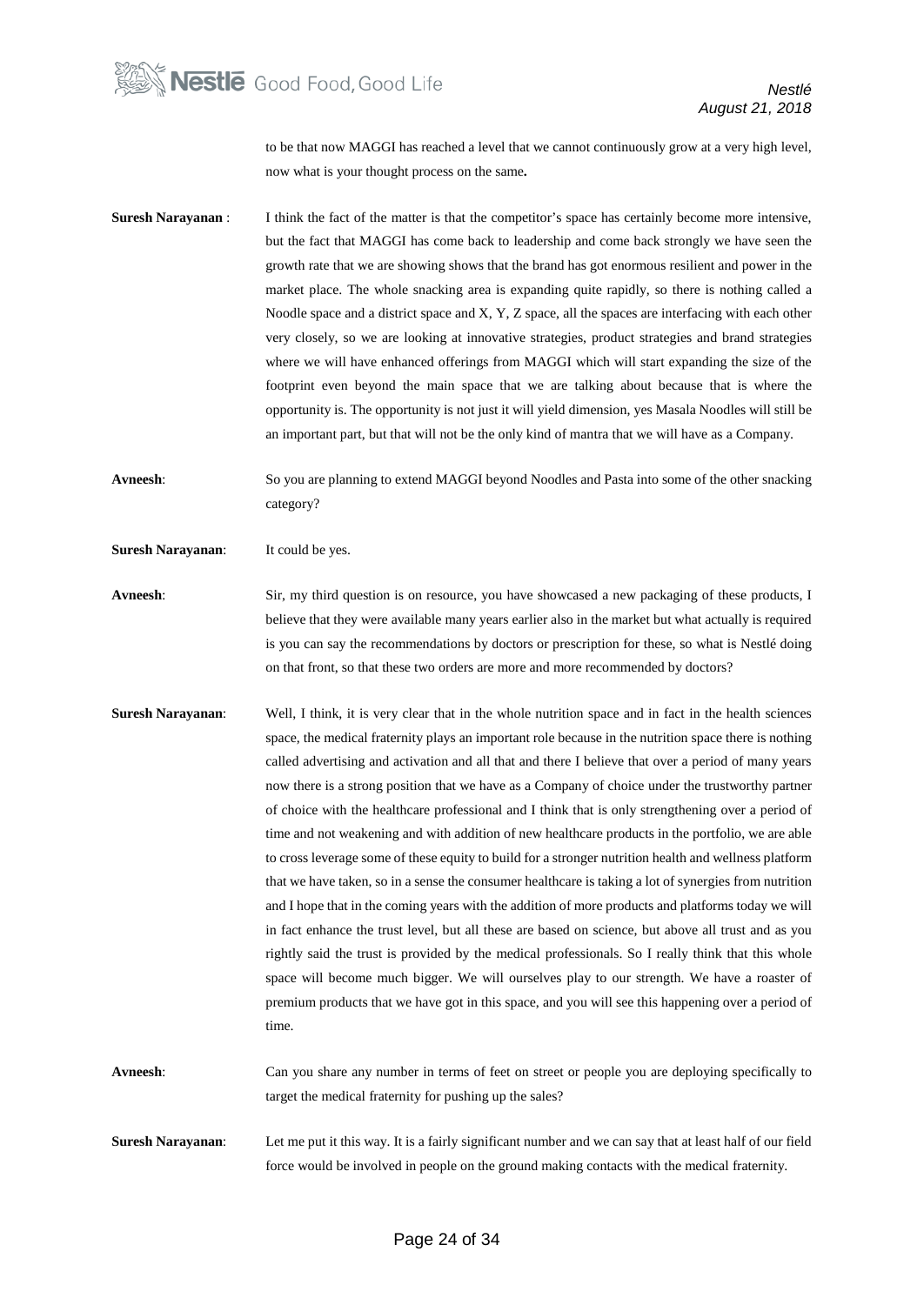## **Nestle** Good Food, Good Life

| Avneesh:                 | Thanks Sir. Just one maintenance question for Shobinder; if we exclude the RTD launch in Nescafe<br>what could be the volume growth in beverages?                                                                                                                                                                                                                                                                                                                                                                                                                                                                                                                                                                                                 |
|--------------------------|---------------------------------------------------------------------------------------------------------------------------------------------------------------------------------------------------------------------------------------------------------------------------------------------------------------------------------------------------------------------------------------------------------------------------------------------------------------------------------------------------------------------------------------------------------------------------------------------------------------------------------------------------------------------------------------------------------------------------------------------------|
| <b>Shobinder Duggal:</b> | I will give you the figures for powdered beverages. It is going to be $\sim 6\%$ and this is not a reflection<br>of coffee growth, I want to highlight that. I will only share the figure at the total level, but also<br>want to underline that do not take this across all the products, the growth probably which is higher<br>than this.                                                                                                                                                                                                                                                                                                                                                                                                      |
| <b>Abneesh Roy:</b>      | Abneesh from Edelweiss. Sir, you are already the market leader in 85% of the portfolio. We are<br>targeting growth higher than the category. In the last one year in most of the segment, we have<br>gained market share, is it possible to get some sense on how much is the gain and where you have<br>lost?                                                                                                                                                                                                                                                                                                                                                                                                                                    |
| <b>Suresh Narayanan:</b> | Clearly we have grown in Noodles. That is the area of gain for us. We have gained in coffee. That<br>has also been an area of gain for us. Pasta and coffee are the biggest gainers along with Noodles.                                                                                                                                                                                                                                                                                                                                                                                                                                                                                                                                           |
| <b>Abneesh Roy:</b>      | Well, coffee actually what has worked because the other player also claims leadership, you also<br>claim leadership?                                                                                                                                                                                                                                                                                                                                                                                                                                                                                                                                                                                                                              |
| <b>Suresh Narayanan:</b> | Well, the fact of the matter is that we all look at the same data, but there are some of us who are<br>more clever, we take crux of which is non-south we are the leaders and south someone else is the<br>leader. I want to say undisputable the market share for Nescafe the brand, which is Nescafe plus<br>Nescafe Sunrise. In south, non-south, east, west, center all put together we have crossed 50% mark,<br>so very clearly we are leading in market share. You can make disputing whether Nielsen is right<br>number or not the right number but all of us we all view it when we make gains and we all curse it<br>when we make losses, I do not think that should be the principle that we use as far as this brand is<br>concerned. |
| <b>Abneesh Roy:</b>      | Sir, last two years, you have launched a lot of new products. Could you also discuss the failures<br>and some of the reasons? Was the ad spends backup not available for some of those because 50<br>BPS increase in ad spend that means quite low when you are launching so many, in normal<br>Company which do not launch which are much higher, could you describe that?                                                                                                                                                                                                                                                                                                                                                                       |
| <b>Suresh Narayanan:</b> | Well two things, one is while I leave Shobinder to tell you on the ad spend figure, which is<br>incidentally gone up by 14% in absolute terms, it is not a small amount of money. I think as I<br>mentioned to you, we had 39 launches that we have done. Today 25 of them are what we call the<br>sustainable launches and 11 of them we have withdrawn. Those 11 accounts for 1% of the new<br>product sales that we generate, so these are really brands that did not pick up the traction in the                                                                                                                                                                                                                                              |

geographies in which they have been put. It was not for reasons of advertising expenditure, it was more to do with consumer salience that it did not pick the kind of consumer attraction that it is needed to and rather than continue with it and sort of taking it to different geographies since we have got a pipeline that is like onward on rushing train, we said, why do not we take these off and put the money behind ones where we are having greater promise. So it is purely that, but I think had we spent more, we have made this successful, the answer is no, because our assessment was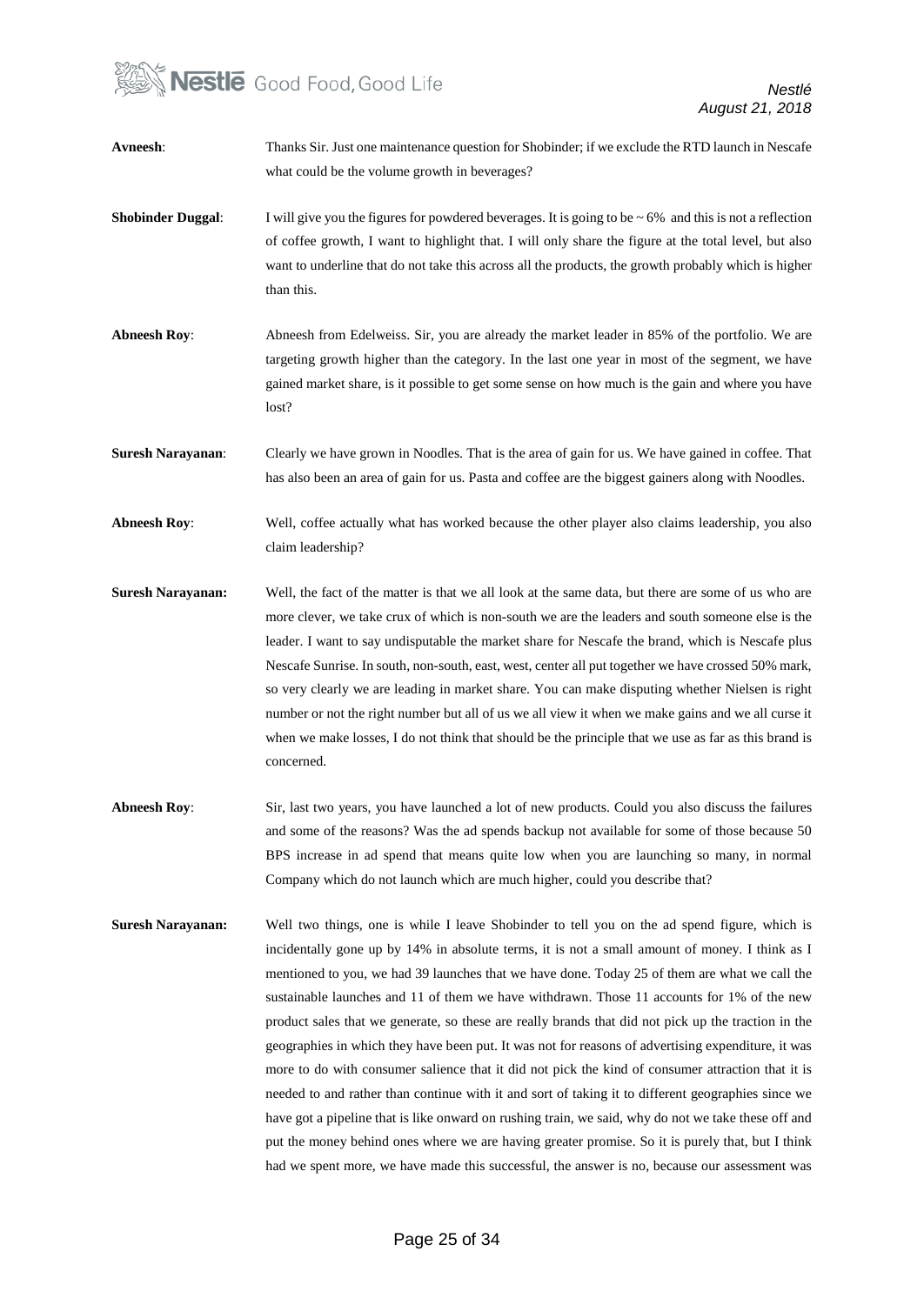that these were not working. We thought that it would work, but it did not work, but that is the luck of the draw, and just to tell you the average success rate in India if you look at the last three years data, 17000 launches in FMCG where India has new product launches, success rate less than half a percent. So this is a ruthless market. We are all gloating on the consumption economy and the fact that we are building up a lot of consumption traction, but it is ruthless market. It is worse than United States of America. The USA has got a higher success rate than India and that is how tough this market is so we are happy that we have at least got 25 launches which have continued and which are doing well.

- **Abneesh Roy:** Sir, last one in the previous meeting you said, you will be a bit more cautious on the rural demand side, you said that the clearly your products are more suited for urban and we will distribute in rural, but main focus will be on urban, any change to that given rural growth has come back much stronger?
- **Suresh Narayanan:** There is no real change. Our portfolio still is quite urban centric, but I think, under the aegis result, the answer as I said earlier on the whole trusted approach. I think we still have a lot of juice left in some category SKUs where the rural presence or the semi-urban presence is increasing quite significantly. Two things are happening. One the digital divide in this country is broken down. There is no longer digital divide. In rural and urban people see the same ad, we can all call it the Jio effect where people tend to watch more videos and they tend to make up each other face today. That is the reality. And I think that is becoming a brand equalizer as far as brand aspirations are concerned. Secondly as you rightly said amidst people growing, rural income and hopefully all things considered that even after Kerala that we land up with a decent overall monsoon, I think, there is a great rural demand that is coming from some of our products and some of our categories so I still believe that our portfolio is biased towards urban India but there are parts of this portfolio which still continue to work quite well within India so I will tap into that segment as we move or as we go forward.

**Abneesh Roy**: Thank you.

**Vivek Maheshwari**: Vivek from CLSA. First on the new launches, which has moved to 3% of overall revenues, what is the medium term aspiration? Where do you want to take this number or where you will be happy once it hits a particular level?

- **Shobinder Duggal**: Again, it is not to give you a guidance that we are going to hold on to for the next one or two years. For me as I see it as a marketer and as a commercial person if my overall new product portfolio is able to give anywhere between 3% and 5% of sales, I think, it is a good starting point for us. Some brands which are higher traction, some brands which are at lower traction, but only hitting 3% and 5% will be a good start as far as brands are concerned, so we are starting to clock those numbers and I need to now continue this format.
- **Vivek Maheshwari**: One of the earlier questions and probably you have not answered which was around A&P spends, a 5% ATL it is stubbornly at 5% with so many new launches, margin obsession is something that I have been using for a while, I still see that margin obsession, you are making post royalty margin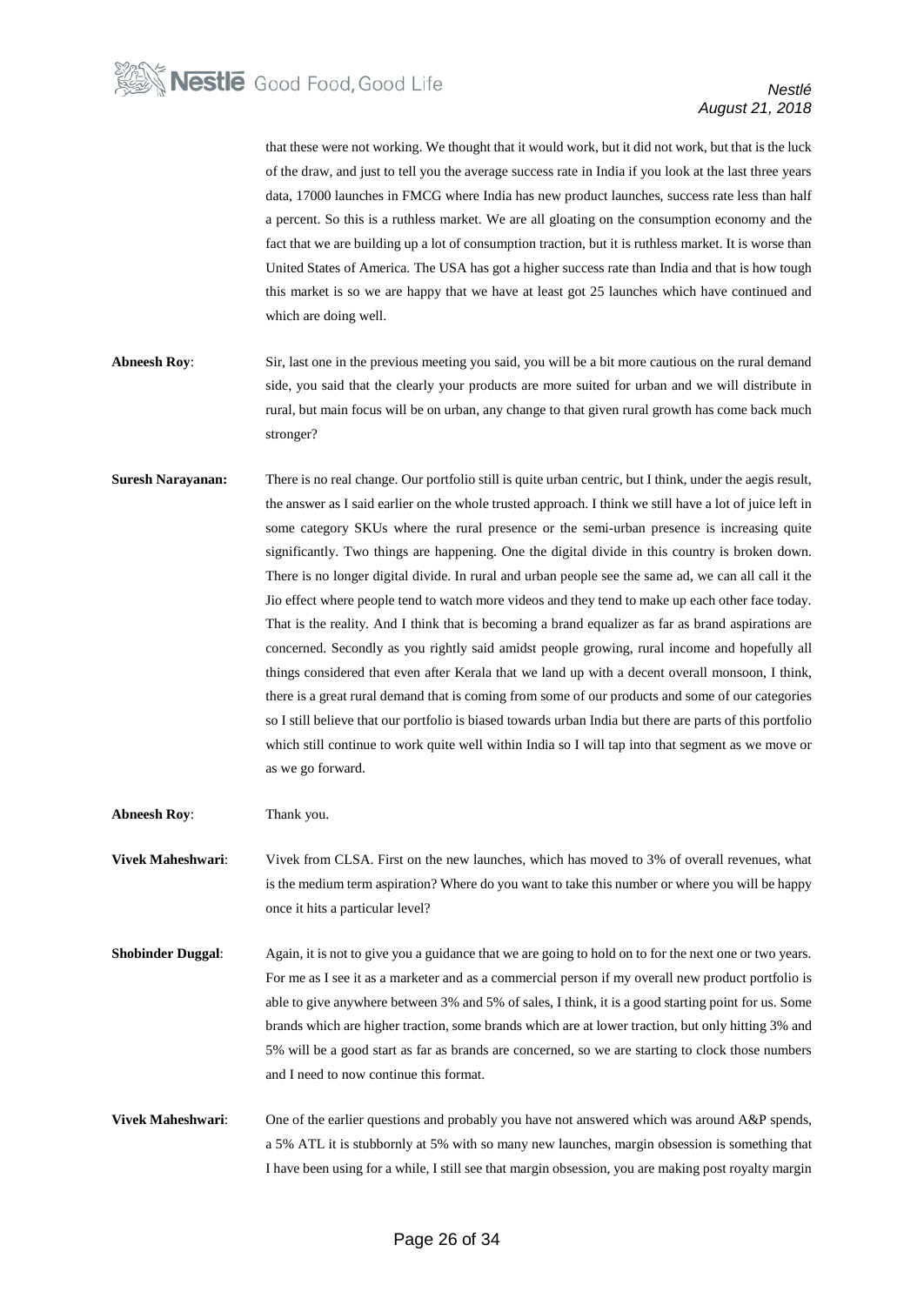

why stick to that number why not just invest, you may not decide to take down prices but why not increase A&P intensity when you are launching so many new products?

**Suresh Narayanan:** Look, I think, my so-called margin obsession has been also with a bearish commodity obsession that I have been chased with, so it is not something that we have single-handedly created. During an inflection point between the amount of money that you put behind advertising and the kind of traction that you pickup in volumes terms, every consumer product has it, some call it elasticity of demand, some call it the lack of inflection, in the short-term. In many of our categories we have to build and this is not a cosmetic, the cosmetic can do an advertising and you can see a blip, because people will go and buy. We are in food products. Food products even if I advertise I will look at the current options and decide on the X option, Y option, I might or might not try, I might or might not like. So to that extent we have to be judicious to judging the responsiveness of A&P in terms of translating to actual demand increases and here I am talking about value increases and that is why I am happy to highlight the volume increases that I have shown you because those are solid volume increases but there will never be 25% and 30% because in the food business intrinsically it takes time, you will do this and if you do this advertising over the period of time, and it is the drawing work, then you will see the proportion building up. It is like our MAGGI Noodles. MAGGI Noodles for the initial years of the study it has been having a steady quantum with innovation, with changing habits that is where the challenge comes, so our combination is not just what we put in advertising, but we put in trade, what we put in activation, what we put in sampling, what we put in digital, the whole rigmarole gives us the benefit that we get and my friend, it takes time. The food industry I can tell you it is not a quick fix that when I launch a product today, I mean, you guys for example may not even change the source of the Dhokla. Food products take time. That is really the short answer for you.

- **Vivek Maheshwari**: Sorry for harping on this point, but if I am not ready to change my Dhokla that is where the communication should be that is where the A&P focus should be, right? Why stick to 7.5% all put together, 5% ATLs looks too low for a Company like Nestlé which is sitting on 22% margin accretive to parent, why worry so much about margin for, or the other way you are entering into breakfast, why spread out portfolio in such a manner rather than price your things spend aggressively behind it? Why just launch so many new products if it is really the case?
- **Suresh Narayanan:** No, I think, the fact of the matter is we launched 39 and we are sticking to 25 and the 25 is giving us the hit rates we want to. The debate you and I have now is that I want to have a hit rate of 10% which is not going to happen by my pushing in 600 or 700 basis points more of advertising expenditure. That is the hard reality of this business. So just pushing down the throat the enormous amount of communication does not shift the dial as far as eating habits are concerned. If that were case, in some of the brands in the market would have been 100% of the market, by sheer communication. It does not happen that way. So I am not saying that we will not spend more. I mean we have launched NesPlus. This will be supported fully. This will be a core category, on which we put our money where our mouth is and this is a separate brand.
- **Vivek Maheshwari**: Last two if I may, and two quick ones, one gross margins, commodity prices moving up, mixed increase and all, does that worry you from a gross margin perspective in the foreseeable future?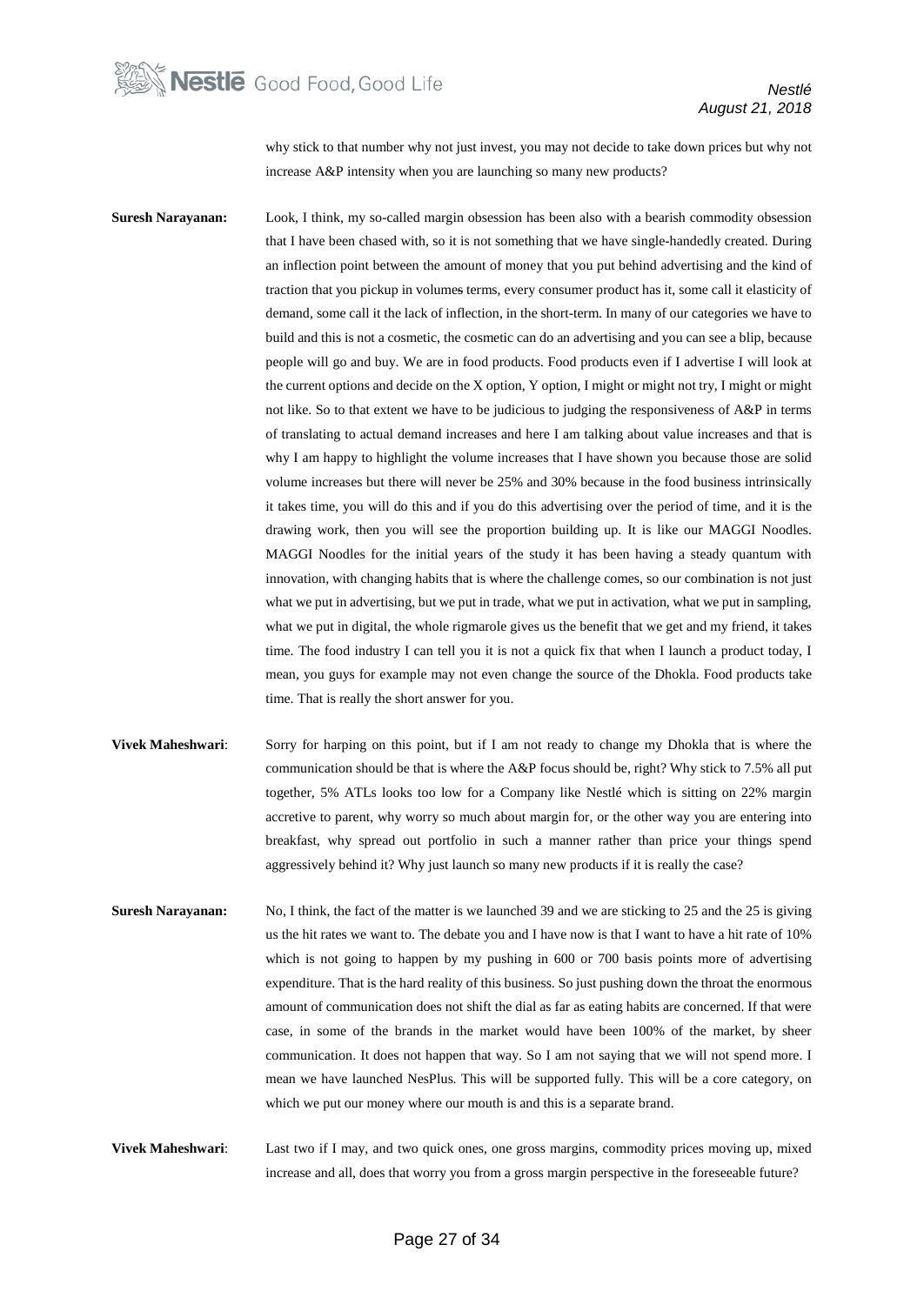# **Nestle** Good Food, Good Life

- **Suresh Narayanan:** Well, Shobinder has shared with you clearly the price is moving northwards, as we are seeing it. I think as a Company we combine both technical finesse with product capabilities and nobody is interested and certainly I do not support it at all that we just take up blind price increases following a particular commodity path, if I am able to mitigate it, for example, if it is 20% commodity overall increase then obviously it is too much for me to do whatever I can without compromising on the core of this Company, which is food quality and safety, but if it is in low single digits, we might be able to mitigate and we might be able to find ways to absorb the cost.
- **Vivek Maheshwari**: Last one, when I go to modern trade stores nowadays I see private labels coming back again and becoming active, is that something that you worry about or there is enough space for everyone in the market?
- **Suresh Narayanan:** Private labels are clearly when they came in first, they were a matter of deep concern, about 8 to 10 years ago, when private labels came all of us, consumers marketers were struggling at the thought that there will be somebody selling a product which is 20% cheaper, over a period of time, we have established as our power of brands are important. We have in all the categories in which we are operating in, by and large, not all of them, but most of them, we have got private labels that are operating. Yes, they will at the fringe look off at certain amount of consumer franchise from us, but I do not see, this is where the companies have to be concentrating, this is where me and my team have to constantly work to upgrade our products, because I am more expensive gram for gram for a coffee that is sold on a private label, I am more expensive on a lot of things, but I have not lost significant share to any of these players because the consumer still values that quality and that brand. So long as we are able to keep that equation I said, I am in the beating. The day I slacken up, or the way I start doing things little foolishly then we will have to buy that. So today I see it yes emerging, there will be a space, but so long as companies like mine do not wear from the path of brand proposition and NHW characteristics over the period of time, we should be all right.

**Vivek Maheshwari**: Great. Thank you and all the best.

**Amit Sachdeva**: Amit Sachdeva from HSBC. Sir, I have two questions; first one is on the elderly nutritional space, that was there before its being re-packaged some of it is new, some of it is old so, I just want to know what is your definition of who the consumer is. I understand that one part is a bureaucracy channel where the doctor's prescription is required and so the other channels absence not a bureaucracy as well. May be protein supplements lie there. So what sort of opportunities have you mapped is kind of size of the opportunity and how you are going about to capture it, so that is the question number one. Second question Sir is about the confectionaries space, your definition of portfolio is narrow and I understand there is a remarkable progress on NCD and other fronts and also there is a production of volume growth across whether it is commendable. So when I look at a confectionary and if you look at the portfolio, does it feel like the definition of the portfolio is still very narrow because I see the biscuits chocolate gap is blurring, but you are still focusing on chocolates and not judging the other categories, some biscuits are now becoming more like chocolates, but you are still focusing on the chocolates, do you see the risk the category where the whole habit is changing or may be blurring and ideally anything about KITKAT will be taking more than actually you will be able to find it right now?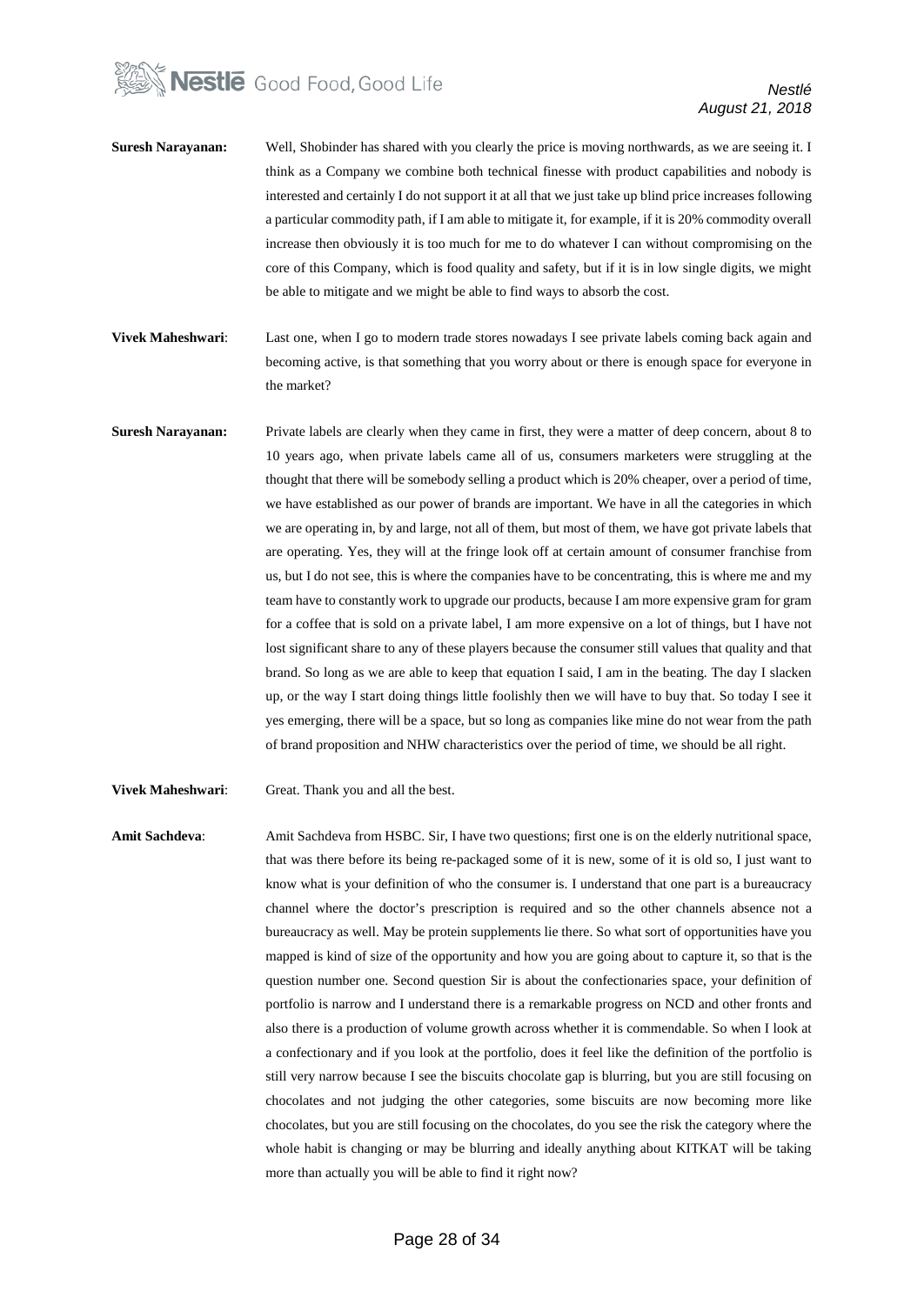

#### **Suresh Narayanan:** Good questions, both of them. Let me take the second one first. Yes, I think, we are in the process of looking at recalibrating our chocolate business in terms of premiumization capabilities that we have in the business, the opportunities that we have, whether it is from KITKAT platform or the MUNCH platform or some other platform, time will tell, but clearly there are opportunities. There could be opportunities in adjacencies as well. We will closely explore, but the core brands will still remain the brands that we have got on the table, so we will be redicovering five new brands and put it in the market, because we need sustainability to in order to make that happen. On your first question on the health side business it is really divided into two distinct part, one is what we call the consumer facing brands, the consumer health science portfolio, in that resource high protein that I talked about in my presentation is a protein supplement and more than half of India is protein deficient. And this is young and old alike, so the strategy there will be more mainstream, the millenial is my consumer, the middle age is my consumer, the elderly person is my consumer, because everyone needs a protein dose, so I think that will be a more mass market strategy, but again, within the norms of certain channel, because it is not a grocery product in that sense, some of the other products that the ones which we have for example, resource dialysis or resource for hepatic related issues, those would be more specific, those would be more related to hospital prescriptions, where we have got a detailing team that visits hospitals and get the prescriptions for that. So it will be dual strategy. It is my hope that we will build a protein supplement business that will become the kind of bedrock and we will have these special need products, which we will put it over a period of time. Initial responses when we took this on for example on e-commerce, on Amazon, it got a good traction. People who have used it have liked it and have come back to it, and I think that is a strong vote that we have but it is still a small business, but I see this that in a country where healthcare and lifestyle related issues are becoming bigger by the day. I would also be looking at getting a diabetic product, which is more mainstream, so you do not have to go to a doctor to buy it because buy it on your own, because the product becomes more mainstream and that is where the next kind of opportunities lies. Amit Sachdeva: So we will find out the opportunities in the protein space?

- **Suresh Narayanan:** If you look at the total health science space, I would say it is in the region of about \$150 to \$200 billion as we estimate it because it is reasonably a big sized one, why are we excited about it is because it is a play of R&D and science. If I am putting a product out there, which was high protein and please try it if you have not tried it, it is 0.1% sugar, only no sugar, it will be a whey protein there is a science to it, it is not like I am taking a whole shot of protein, so these kinds of products, I believe is where the new India is and people are willing to pay the price for the kind of quality that we get.
- **Amit Sachdeva:** My sense is if you were to go to say gym and things like that there is...
- **Suresh Narayanan:** Sure, we are doing that also.
- **Amit Sachdeva**: So, if you are pushing that advertisement as well on the TV, because that I do not think so advertising is banned so it is very unlike?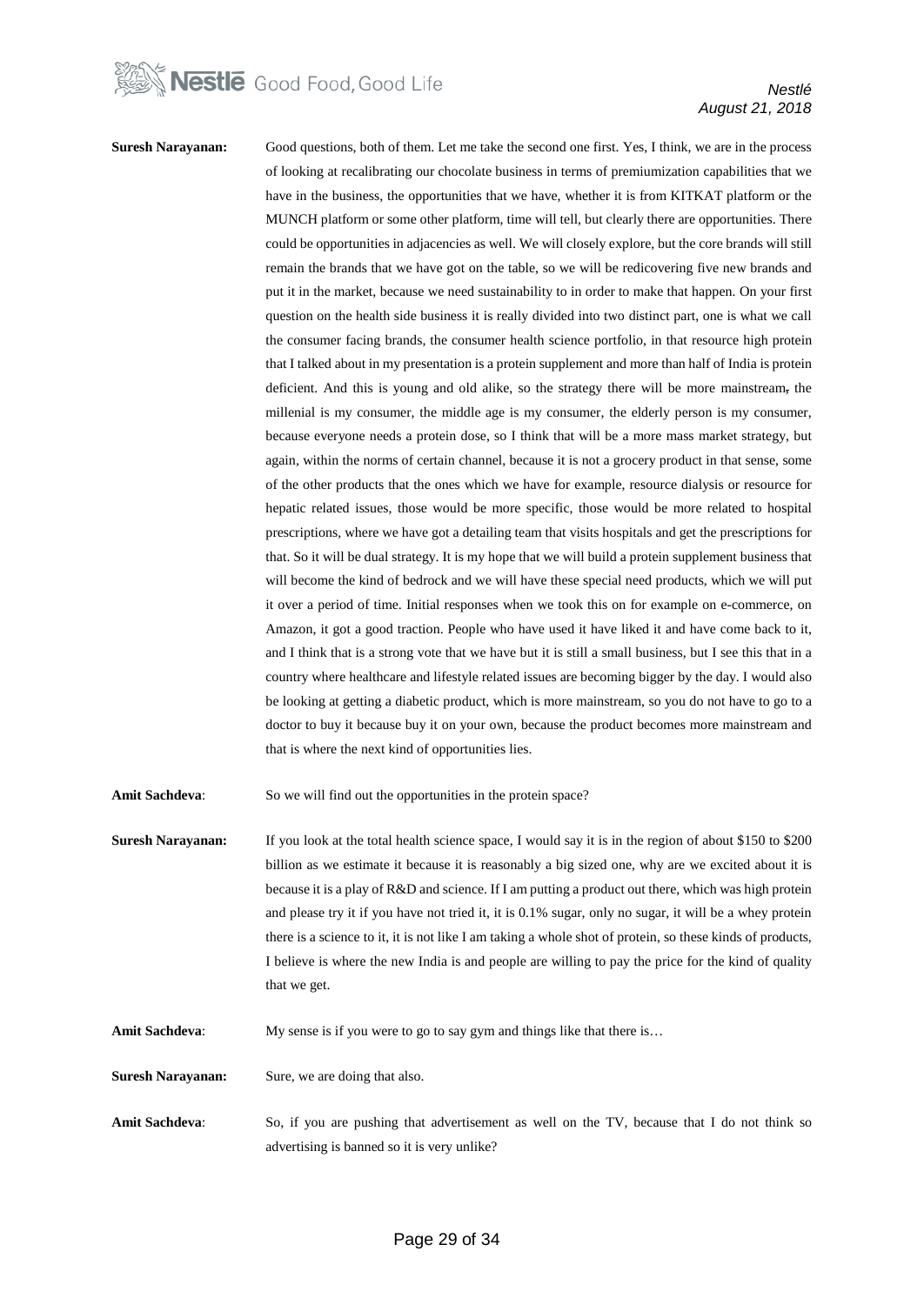

- **Suresh Narayanan:** My friend, you are absolutely right. We have developed a campaign for it, we will be putting it out in advertising, so we have tied up with a couple of gyms including some big ones from gyms from Mumbai where it has gone, it is sampled along with if you were to go out for a workout, so yes, and that is a more consumer side of it which will be very, very different, on the dialysis part of it, which I will go to hospital and see a dialysis patient and merits post their decision.
- **Amit Sachdeva**: Thanks so much. It is very helpful.
- **Percy Panthaki:** This is Percy from IIFL. Sir, my first question is on your milk and milk products portfolio that is almost half of your total turnover and just like to get a little bit more flavor about the internals of that so as I see it there are three major products which would probably account for 80% to 90% of your sales so that is infant formula, baby cereals and daily whitener, so if you were to start by giving what is the market size of each of these three segments and what is the industry growth rates of these and are we sort of in each of these three growing in line ahead or below the industry? That is the first part of the question. Second part is we were one of the first to setup a dairy procurement network in India certainly it is one of the first private players, so apart from these three products we do have UHT milk and curd, but they are rather small and I do not see too much of focus on that. So just wanted to know what is your broader strategy on the other dairy products apart from these three large sort of verticals that we have?
- **Suresh Narayanan:** I think as far as the sizes are concerned, we can share this with you, but I am not carrying, but let me just tell you that yes you are right in the sense that the broad portfolio that you defined as the core are growing quite healthily at 6% volume growth that you saw there, it is a composite of dairy whiteners which is a bit higher as compared to the nutrition part of the portfolio. These have clearly been in line with some brands ahead of the market growth that is why our shares have remained strong. When we are talking about 67% plus market share and 96% plus market shares in baby food so those have remained strong because the overall growth that we track are very clearly in line with the category growth that we have done. As far as the future is concerned, liquid is very clearly an area of attention for the Company. We have launched the Ready to Drink products. In tetra to begin with and cans now in Nescafe and in Milo they utilise the milk that we procure so the sales and outlet for the milk we have, so another reason why the quality of the product is very good because of the products that go into it, so we look at more opportunities in that space because Ready to Drink is clearly becoming a matter of choice and you know the overall debate that is being taken between sugary beverages and between milk based beverages and we are well placed to take that opportunity. So we will accelerate in that area quite strongly and hopefully expand the liquid milk, the pure milk out of the portfolio as well.
- **Percy Panthaki:** Sir, if you could just clarify one small thing for me, for you, Nestlé India would Infant formula be a bigger business than Infant Cereals or would it be vice versa?
- **Suresh Narayanan:** Both of them are very big businesses.
- **Percy Panthaki:** Sir, next question is on your new launch strategy, you have launched 39 products and discontinued a few and few of them are still doing well, if you could just name your core products which have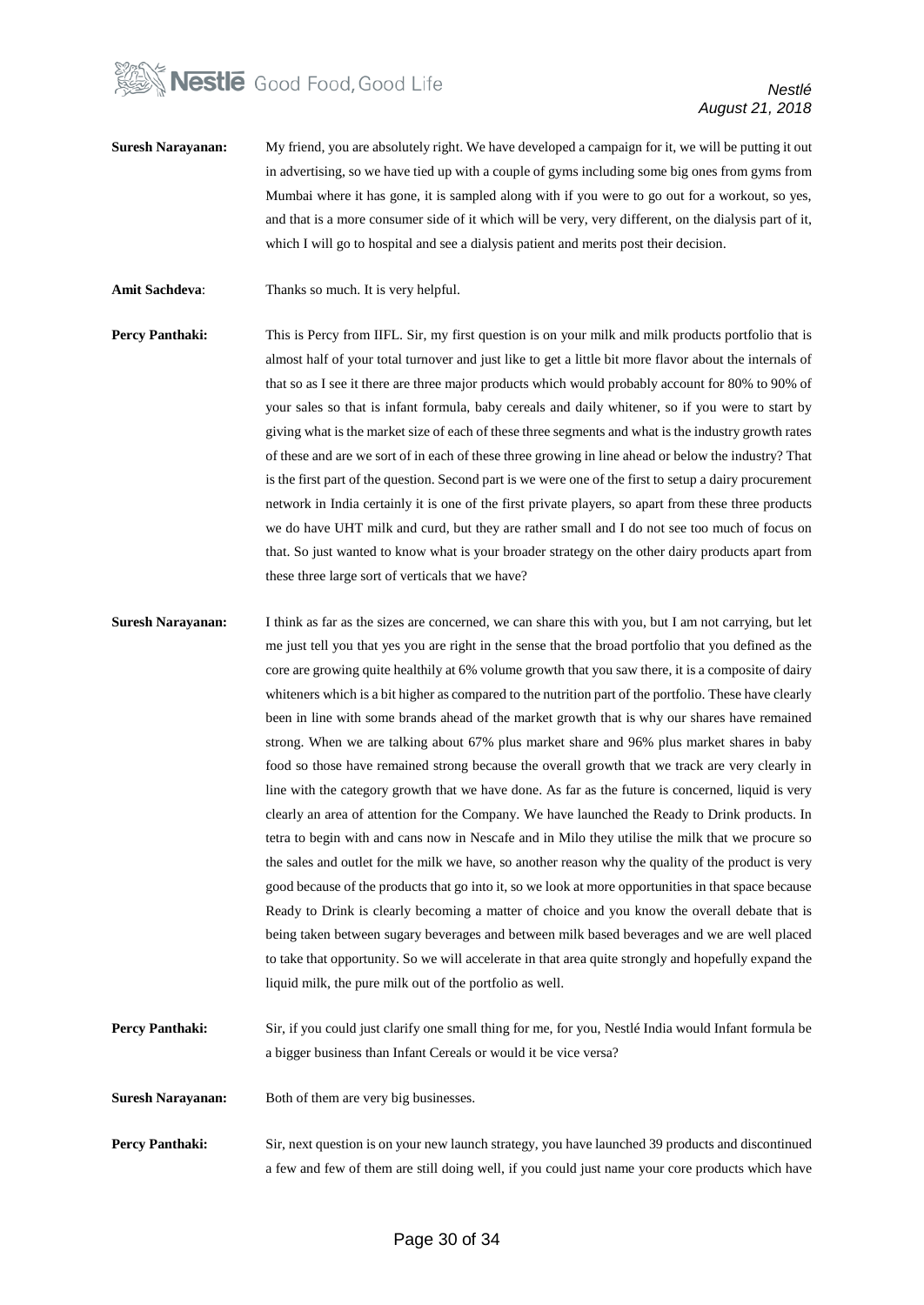clearly performed very well and maybe three or four which were like complete duds, what are the reasons why it has panned out that way? Has there been a success? What have been the factors behind that and if there is a failure what is the factors behind that?

**Suresh Narayanan:** I think probably Shobinder will have will have some details on this. For example, the ones which worked out very well are Nescafe Ready to Drink that has done very well, Munch Nuts did very well, Milkybar Moosha, which is a bar that has done well, Shobinder had talked about it, Excella Pro has done very well, Ceregrow has done very well, so these are all the ones which are doing extremely well. KITKAT Dessert Delight has also done extremely well, so these are amongst the ones, which have done extremely well. There are some others, which are promising, example, Nescafe RTD**,** the can which we have put out that has gone off to a terrific start, Masala-e- Magic we have launched regionals variants which has also got off to a promising start. We launched a Munch Orange, which has also got off to a promising start, then we had some limited editions like KITKAT Mini Duo, which is limited edition, Masala's of India in MAGGI was again limited, it came and went, some of the ones which did not work out, we had in milks we had a brand called Pro Grow which did not work out well, we had the EveryDay Masala Fusion, which also did not work out too well, we had insta filter in Sunrise that also did not work well, so these are the ones which have not done as well as we hoped that they would. Broadly two sets of reasons; one is difference between assumed salience of the brand and its actual in use importance, so we thought there will be a certain frequency of the usage by consumer testing, but we actually put it out does not become that important and in some cases a confusion between the intention of the product and its translation in the product benefit. Like for example, the Masala Fusion was assumed by consumers to be a three in one tea, when actually it was a whitener which had masalas infused, which had to be used in tea, some people were adding water to it and saying why is it not becoming brown. So you can say why cannot you correct it and do it, but then it means a total difference of products, if I look at a different product that does work. So we put that in the drawing board. INSTA Filters for example, I have an issue saying it is filter coffee, so filter coffee means liquid, how can a powder be liquid. In research, it doesn't comes out so loud & clear, however when consumer goes and buys it, I need a liquid looking stuff not the powder looking stuff, so these are some of the situations, there is a gap between the product promise and what the consumer got, again back to the drawing board, because I just cannot rebrand it and put it in because the consumer will say, I have to pay. So these are the kind of issues that we go through. To answer my friends from CLSA the fact is we keep pumping in money, it will not change, it will confuse the consumer even more.

**Chitrangda Kapur:** This is Chitrangda Kapur from Sameeksha Capital. I have two broad questions and one observation. First question, there is a thought in progress that by Government of India that royalty payout to the parent will be capped going forward for brands and for technologies being used. First part of the question is how much of the royalty payout, which is about 4.5% of the sales currently is for the brand and trademark and technology if we can have that breakup? If hypothetically this cap comes into force, how will that impact Nestlé India in terms of specifically for launches by the parent to India for instance Nestlé is specifically tailored for India by Nestlé S.A and General Mills Companies and the first part of that is should there be a reduction in the payout to the parent? Will that increase the dividend payout for the shareholders? That is my first question.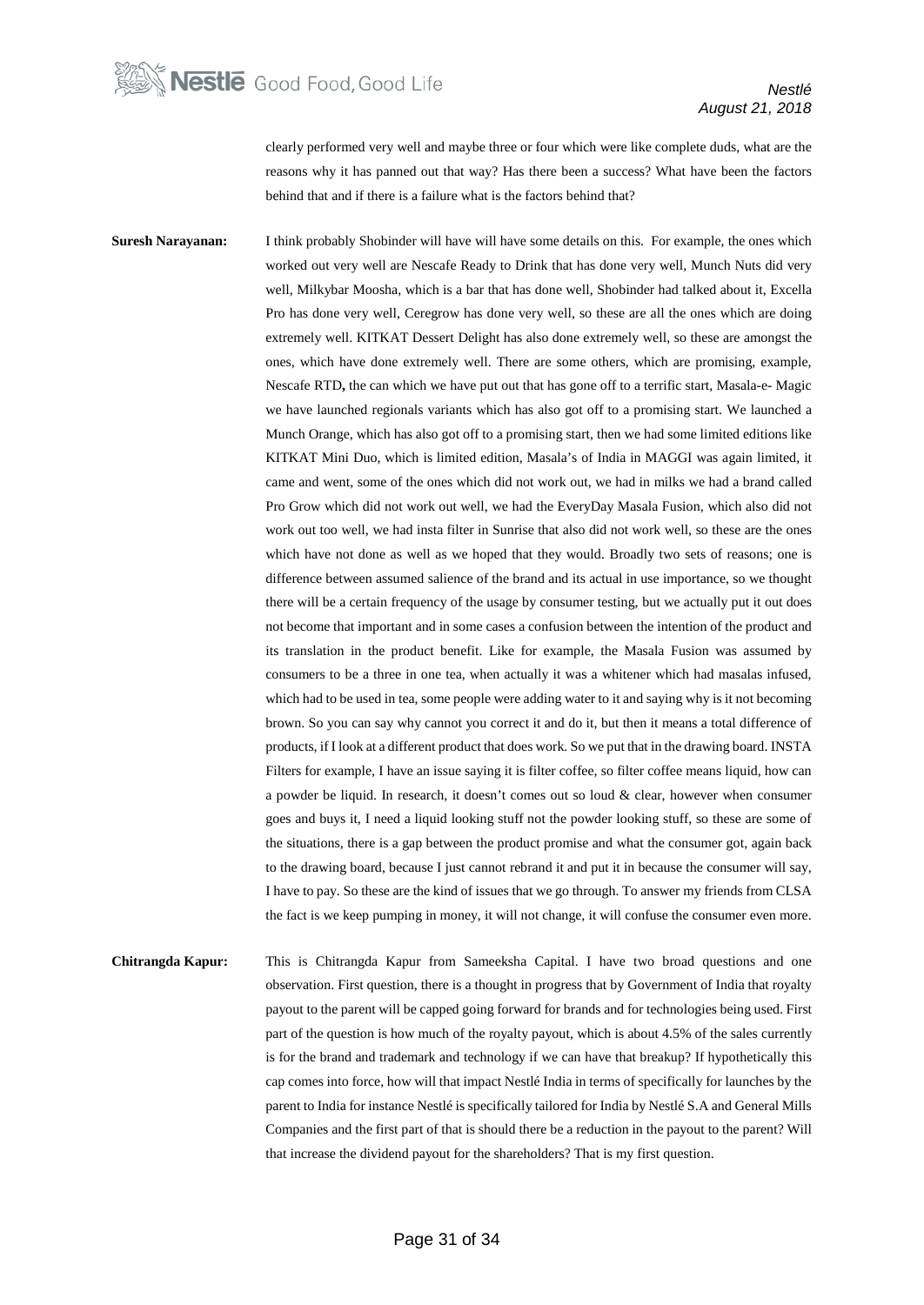### **Nestle** Good Food, Good Life

*Nestlé August 21, 2018*

- **Shobinder Duggal:** As far as royalty arrangements are concerned, we don't have any split in the agreement between brands, know-how and technology. It's a composite arrangement which is at 4.5% net of tax on sales. So we do not demarcate it between how much is for brands and how much is for technology.
- **Chitrangda Kapur:** But Sir, I think, the Government of India will kind of force you to demarcate the technology versus the brand and trademark, because there is separate cap for separate categories?
- **Shobinder Duggal:** Yes, there may be separate caps but we don't have our agreement and we have never paid separately for brands and for know-how because for us it is an integral package, you cannot have one without the other. For example, if you want to get into a brand here, and you do not follow the best practices on quality or know-how or manufacturing of that brand, we may not even be able to get a brand license for that. So to consolidate a package if you want to sell a certain brand, it has to follow the rules of the game and the brand properties of the brand owner. So it is theoretical to have a split and we do not have a split and we never had a split right from the beginning. That is as far as the split is concerned. Regarding what are we going to do. We are looking at it. We are aware of the impending regulations and we will see how to tackle with it. Today I do not think we can share with you one way or another what will be our approach, but we do believe that when we took up the royalty rate from 3.5% to 4.5%, you remember this was announced roughly five years ago, we had gone through a very detailed governance process and the negotiations with the brand holders and the license provider lasted for over two years. To recap they had hired McKinsey to do a fair valuation of what should be the royalty, which Nestlé India should be paying and once they presented their findings, Nestlé India's board hired KPMG and Bansi Mehta to do a fairness opinion on McKinsey. So we got the advice from Bansi Mehta and KPMG of the range of royalties, which we should be paying and they were not very different from what McKinsey had advised Nestlé SA. So finally this went through an audit committee and board meeting and the executive directors of Nestlé recused themselves from this meeting and the resolution was left to be passed by the independent directors, which is pretty much reflective of the process which is being eluded to you. So how are you going to do it, I think this is work-in-progress and we will tackle it accordingly. Should that eventuality arise of your hypothetical question that if the royalty is capped from X to Y or to Z, will it result into a more dividend payout, I think it is a highly speculative question because the question would be that, will we be able to generate that level of business without the royalty arrangement as we are doing today and will this be a natural thing because mechanically royalties are out of the P&L, it goes into higher dividends. I think it is a highly speculative question and the answer will all depend on whether the parents would be willing to license the products at a different level, if that situation arises. But I think at this point in time, taking a position on that or trying to do a modeling on that is highly speculative.
- **Suresh Narayanan**: Just to add Chitrangda, one thing is the 4.5% that we pay is in line with the kind of royalty payments globally for Nestle. So we will see what happens and how they define it but I think the points that Shobinder said are valid. Ultimately Nestlé without brand does not exist if I do not have any of these brands this building doesn't make much sense, so I think there are larger issues and let us see how it evolves. It is not to say that people are foreclosed, but I think it will be something that will involve some healthy professional debate if it comes to some understanding. So this is the last question.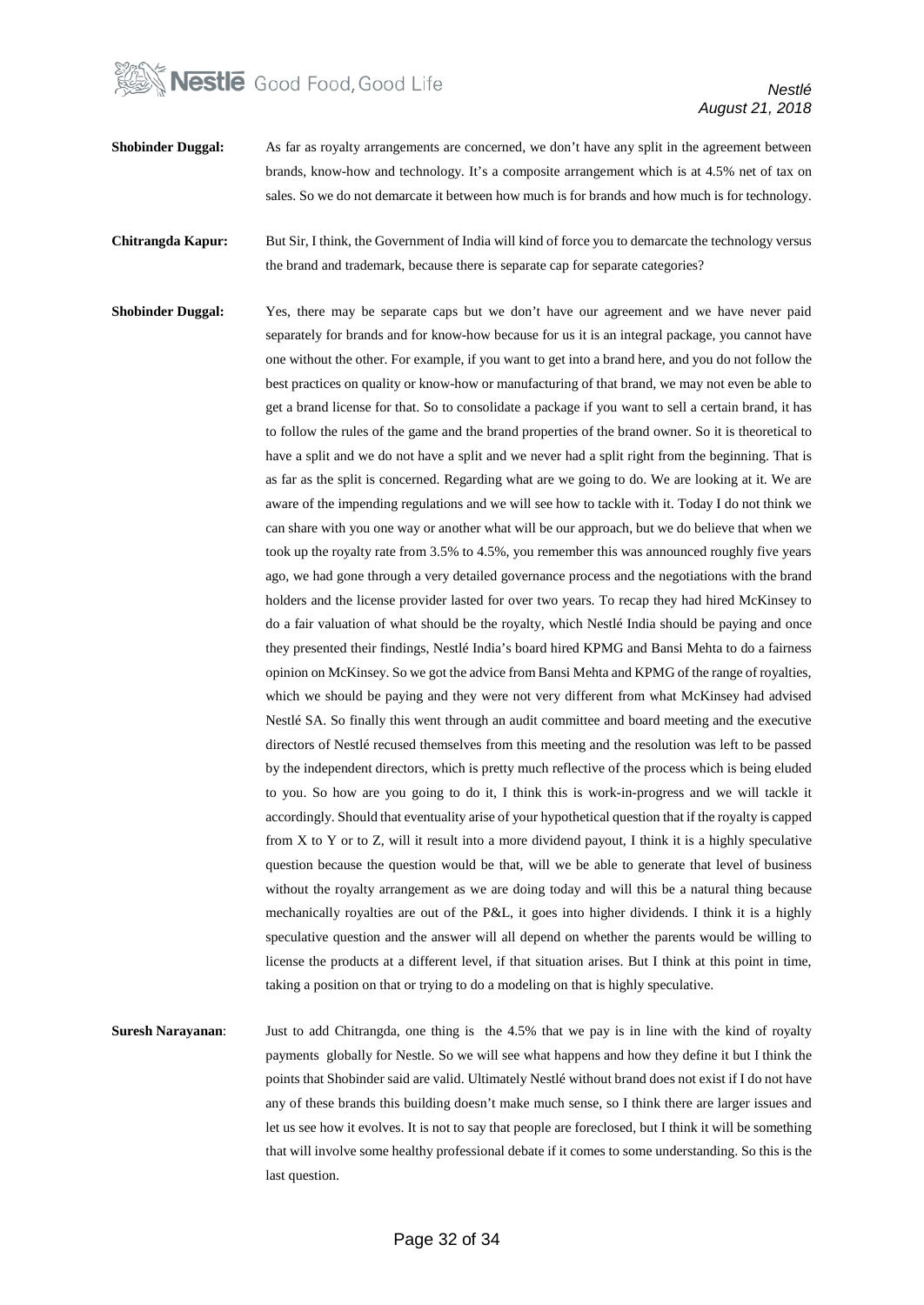

**Chitrangda Kapur:** I have not finished my second question.

**Suresh Narayanan:** You want me to ask, after this session, because one more person can get unless it is kind of a burning question, you are attacking me and saying, why you have put on this plan?

**Chitrangda Kapur:** No. I will take it offline.

**Arnab Mitra:** This is Arnab from Credit Suisse. Just one question, we have had two new categories entrants this year, one has been Breakfast Cereal, which has come through this Company and we had Petcare, which came outside. Just wanted an underlying thought process around in the future launches how do you decide what comes in the listed entity and what does not come in the listed entity?

**Suresh Narayanan:** Thank you for that question and I hope to clarify this very clearly. When we had launched Petcare through Purina Petcare, the logic that had been very clearly used was that the nature, the tenure of the business, the expertise, the scale, route to the market and the mechanics that drives the business are distinctly different from the core business of Nestlé India so in that context is what Purina Petcare India was setup it operates as an wholly owned subsidiary of Nestlé SA. It conducts its business. Note that the principle was consumer salience and competency. Since those were completely out of whack as far as the core Nestlé was concerned, it was kept outside. When we come to Breakfast Cereals. Technically, it is a joint venture named Cereals Partner Worldwide between General Mills and Nestlé. The option could have been that we come in as a joint venture into India. Why did we choose to come in as Nestlé to keep with the consistency of the stand that we have taken because in Breakfast Cereals I think the Company knows enough to deal with the consumer product, they have got the competencies, it has got the caliber, it has got the customer agility and it has got everything that can make this brand a big opportunity for the Company. So my friend we have remained consistent with the argument that we had given and this will be the argument that broadly becomes the kind of template that we want. Where we have the skills, where there is a synergy, where there is a competency, we do it. We do not have it at all, and this is straightly out of thinkers, then you as investors ask me you have no expertise, why are you breaking your head on this, you have nothing, simply because you are under one umbrella of Nestlé, it does not mean that you know everything that this is the direction, so that was the logic and I hope that this logic is clear in terms of what we have. The argument is not on synergy, but the fact is that we are going to be building competence for Petcare business from scratch. It is just a function of whether you want to create that value in the listed entity or outside it, you can keep a separate legal entity as a 100% subsidiary, it is no different than it is 100% subsidiary of Nestlé India or Nestlé S.A. So, but we just clearly do not understand as to why cannot it be done in the listed entity as a 100% subsidiary.

**Shobinder Duggal:** I think you are talking more of a corporate entity structure, but the fact of the matter is that whether it is the same entity or it is a subsidiary, unless and until you see some benefit of being under the same management which has competencies, knowledge of that category and it is also willing to associate a pet food business to the human food business, the 100% subsidiary is not going to help. I think we should not forget that the pet food business did come through a separate vehicle through a separate entity which was 100% subsidiary of Nestlé even when it was launched earlier and then